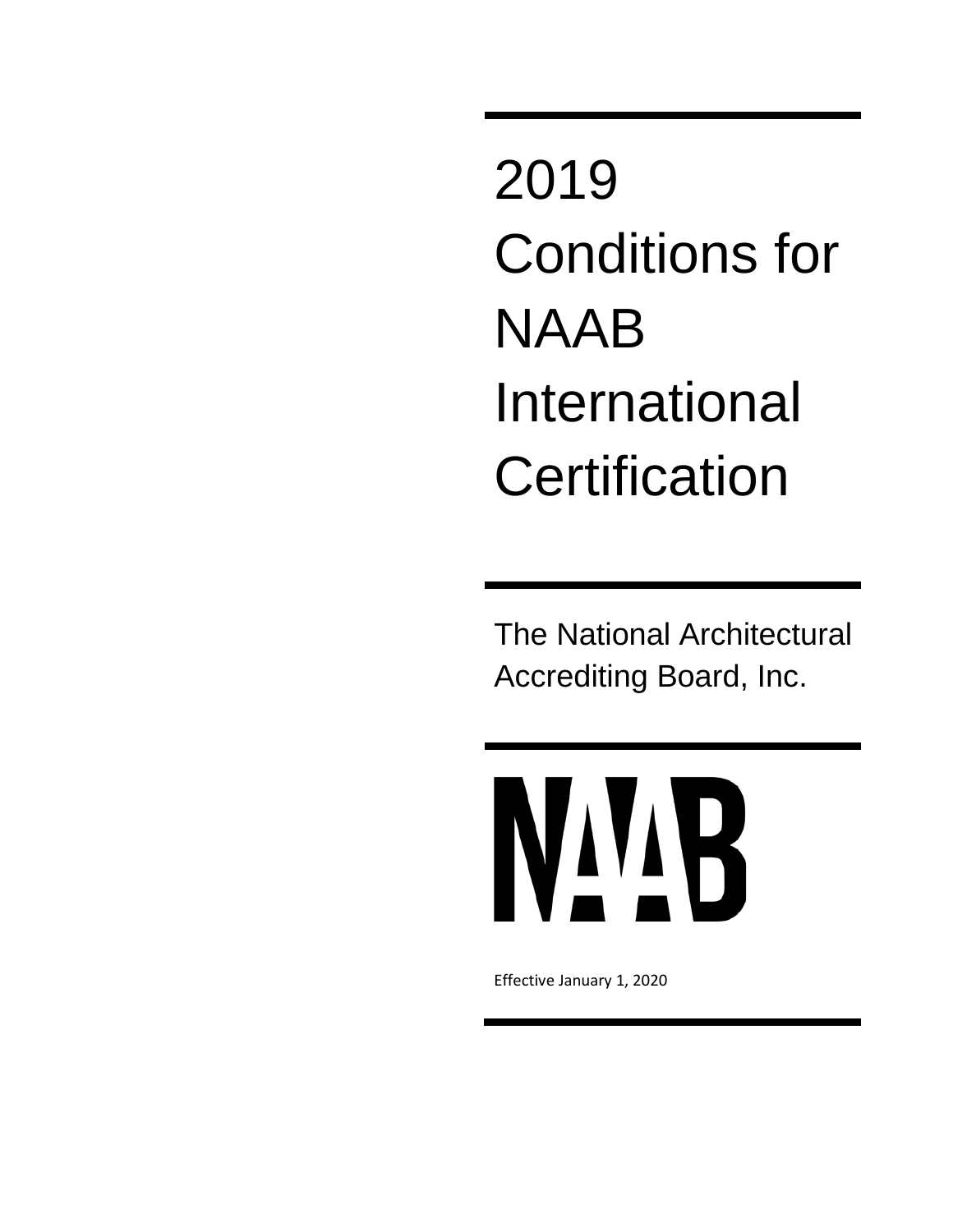© 2019 National Architectural Accrediting Board, Inc. 1735 New York Avenue, NW Washington, DC 20006 [www.naab.org](http://www.naab.org/) All rights reserved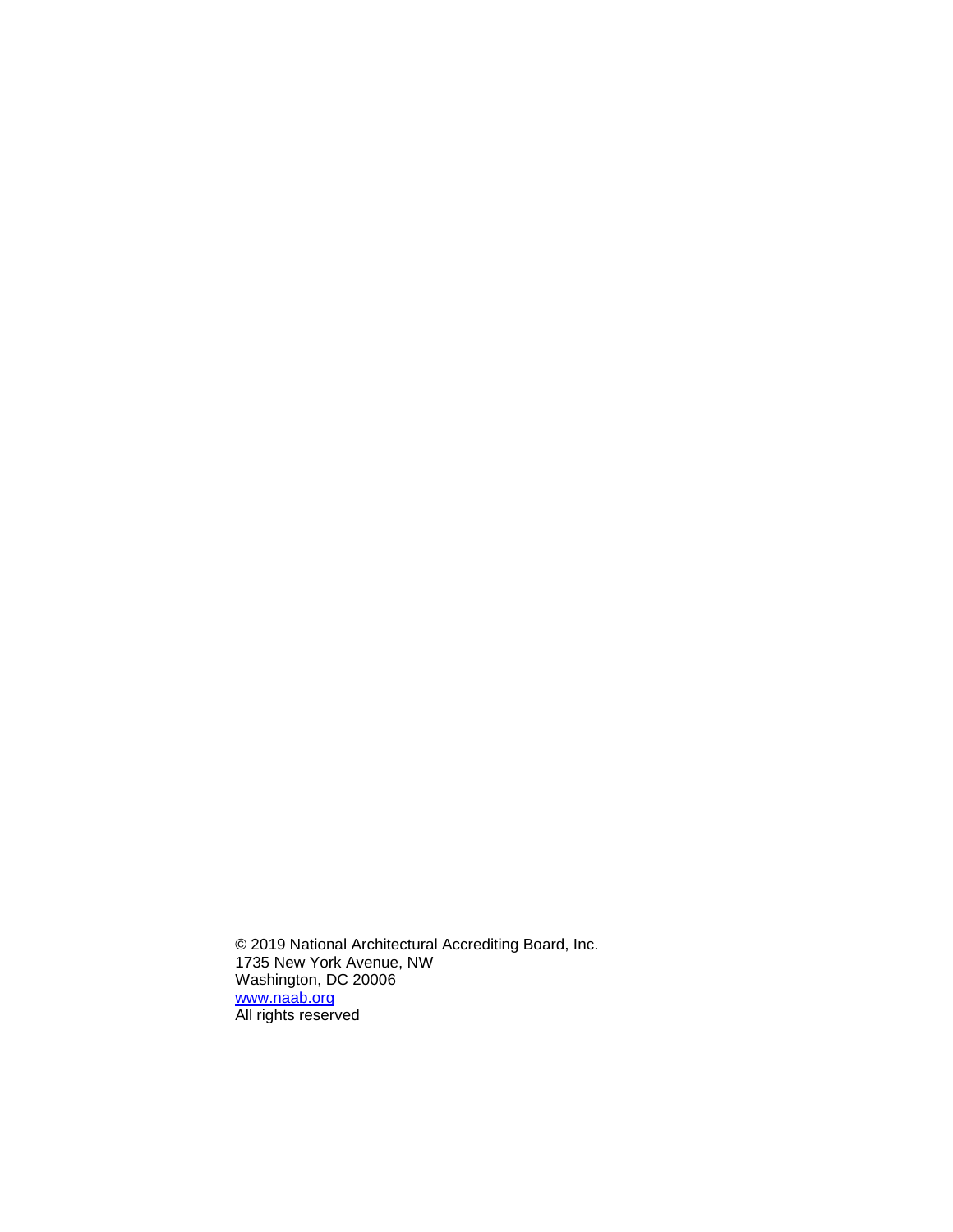| <b>CONTENTS</b>                                                                  |                |
|----------------------------------------------------------------------------------|----------------|
| <b>INTRODUCTION</b>                                                              | 1              |
| Mission of the National Architectural Accrediting Board                          | 1              |
| <b>NAAB International Certification (ICert)</b>                                  | 1              |
| <b>ICert Documents</b>                                                           | 1              |
| <b>Program Self-Evaluation Reports</b>                                           | $\overline{2}$ |
| PART ONE (I): INSTITUTIONAL SUPPORT AND COMMITMENT TO                            |                |
| <b>CONTINUOUS IMPROVEMENT</b>                                                    | 5              |
| Part I, Section 1. Identity and Self-Assessment                                  | 6              |
| I.1.1 History and Mission                                                        | 6              |
| <b>I.1.2 Learning Culture</b>                                                    | 6              |
| <b>I.1.3 Social Equity</b>                                                       | $\overline{7}$ |
| <b>I.1.4 Defining Perspectives</b>                                               | $\overline{7}$ |
| 1.1.5 Long-Range Planning                                                        | $\overline{7}$ |
| <b>I.1.6 Assessment</b>                                                          | 8              |
| Part One (I), Section 2: Resources                                               | 9              |
| 1.2.1 Human Resources and Human Resource Development                             | 9              |
| <b>I.2.2 Physical Resources</b>                                                  | 9              |
| <b>I.2.3 Financial Resources</b>                                                 | 10             |
| <b>I.2.4 Information Resources</b>                                               | 10             |
| <b>I.2.5 Administrative Structure and Governance</b>                             | 11             |
| <b>PART ONE (I), SECTION 3: PROGRAM CHARACTERISTICS</b>                          | 12             |
| <b>I.3.1 Statistical Reports</b>                                                 | 12             |
| <b>PART TWO (II): EDUCATIONAL OUTCOMES AND CURRICULUM</b>                        | 13             |
| II.1 Student Performance: Educational Realms and Student Performance Criteria    | 14             |
| <b>II.2 Curricular Framework</b>                                                 | 19             |
| II.3 Evaluation of Preparatory Education                                         | 20             |
| <b>II.4 Public Information</b>                                                   | 20             |
| <b>APPENDICES</b>                                                                | 22             |
| Appendix 1: Template for Course Descriptions                                     | 23             |
| Appendix 2: Template for Faculty Résumés                                         | 24             |
| Appendix 3: Sample Matrix for Faculty Credentials                                | 25             |
| Appendix 4: Documents to Be Available in the Team Room                           | 26             |
| Appendix 5: Sample SPC Matrix                                                    | 27             |
| Appendix 6: Required Text for Catalogs, Websites, and Other Promotional Material | 28             |
| Appendix 7: History of the National Architectural Accrediting Board              | 29             |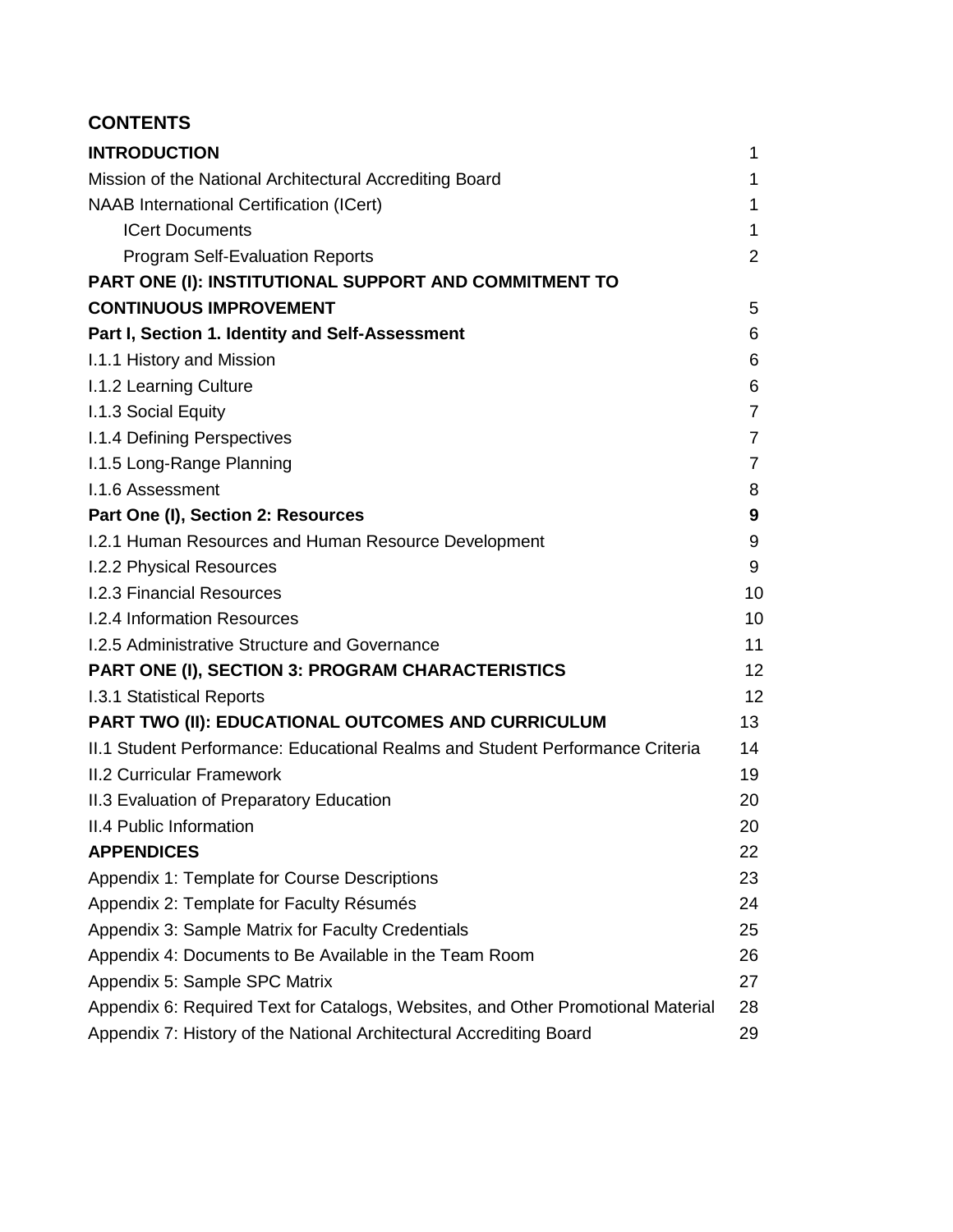## **INTRODUCTION**

#### **Mission of the National Architectural Accrediting Board**

The mission of the NAAB is leadership in, and the establishment of, educational quality assurance standards to enhance the value, relevance, and effectiveness of the architecture profession.

The NAAB is the only agency recognized by registration boards in the United States to accredit professional degree programs in architecture. Because most registration boards require an applicant for licensure to hold a NAAB-accredited degree, obtaining such a degree is an essential part of gaining access to the licensed practice of architecture. Accreditation by the NAAB is limited to programs based in institutions holding accreditation from a U.S.-based regional accrediting agency.

The NAAB's mission also includes the promotion and advancement of quality-assured architecture education and training standards internationally to enhance the value, relevance, and effectiveness of the architecture profession around the world. This mission is advanced through collaboration with other international architecture accreditation organizations and by offering consultation, training, and learning outcomes assessment services to international stakeholders who seek assistance regarding quality assurance and advancement of architecture education.

The NAAB fully recognizes the rights and responsibilities of the educational institutions that offer degrees in preparation for entry into professional careers in the licensed practice of architecture as defined and governed by the laws of the individual states and jurisdictions. Educational institutions are composed of a faculty responsible for the appropriate development of individual courses and curricula that are required, at a minimum, to provide each student the educational opportunity to meet the student performance criteria as defined by the NAAB.

The NAAB recognizes the institutional rights and responsibilities of the faculty to explore fundamental and innovative educational concepts, scholarship, research, methods, and technologies that exceed the minimum student performance criteria and that will lead to even higher standards of performance within the profession of architecture and related alternative careers of diverse and creative service to society.

## **NAAB International Certification (ICert)**

The NAAB Board of Directors established the International Certification program—until 2019 known as Substantial Equivalency—in 2003 in order to extend its expertise and services to international stakeholders. "International Certification" identifies a program as comparable in educational outcomes in all significant aspects to a U.S.-based program and indicates that it provides an educational experience meeting acceptable standards, even though such program may differ in format or method of delivery. While International Certification is *not* accreditation, ICert recognition by the NAAB represents that a program of architecture has achieved the highest standard of quality assurance in professional architecture education.

Graduates of architecture programs holding ICert recognition by the NAAB (at the point of graduation) who wish to have their education credentials reviewed by the Education Evaluation Services for Architects (EESA) are eligible for an expedited review at a discounted fee. Visit eesa.org for more information.

#### **ICert Documents**

The *Conditions for NAAB International Certification* and the *Procedures for NAAB International Certification* outline the requirements that degree programs must meet and procedures that they and the visiting teams must follow to ensure minimum standards and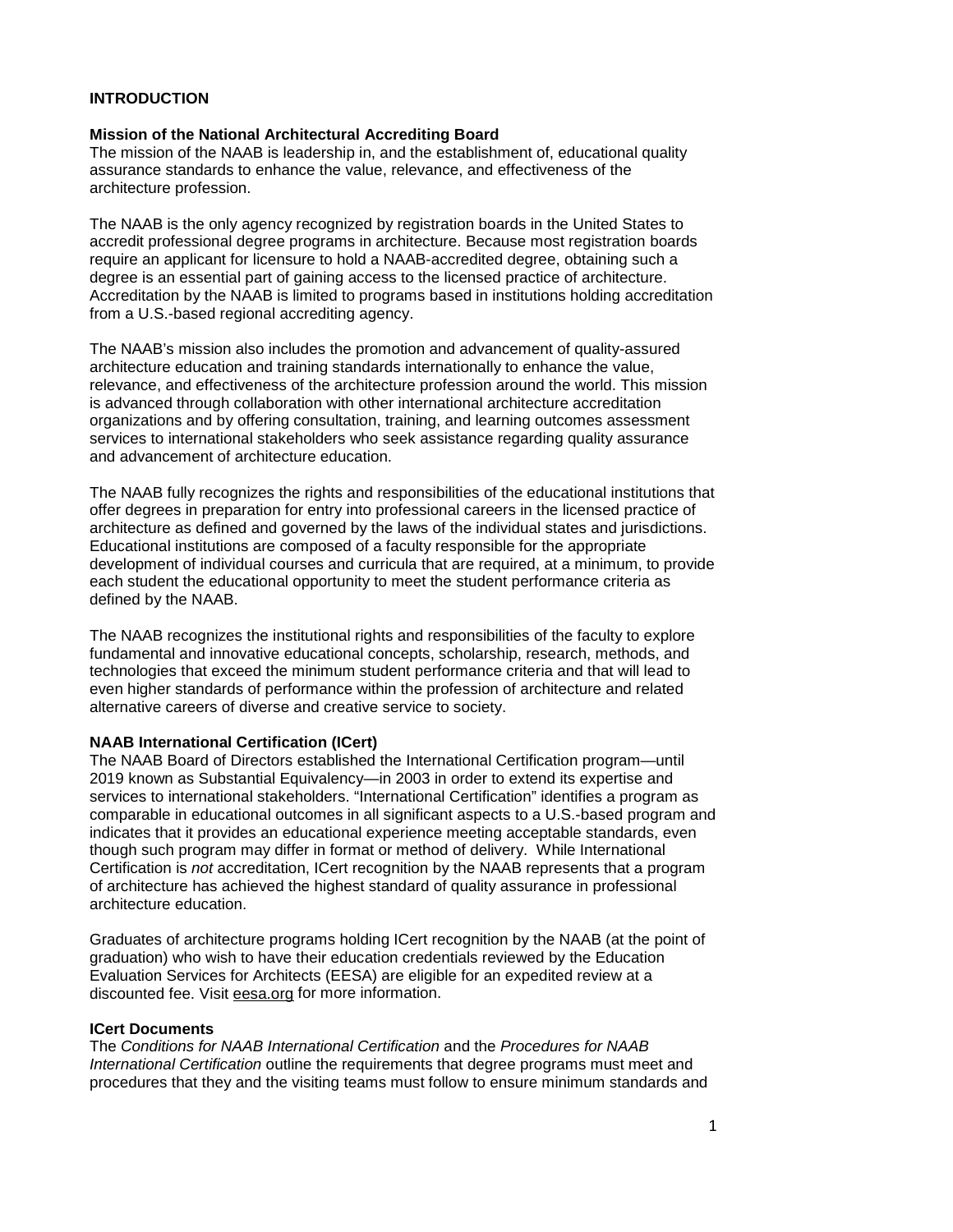a uniform review process. The ICert documents also contain suggestions that programs and teams are encouraged to follow.

This document is a companion to the current edition of the *Procedures for NAAB International Certification.* Each should be read in the context of the other.

Throughout the text, the use of "must," "shall," or the imperative form sets forth a minimum requirement.

Areas and levels of excellence will vary among degree programs as will approaches to meeting the conditions and reporting requirements. Nevertheless, schools must present complete and accurate information to demonstrate compliance with each of the NAAB's International Certification conditions. In addition, positive aspects of a degree program in one area cannot override deficiencies in another.

English is the official language of the NAAB. All documents prepared for the International Certification process must be submitted in English.

The *2019 Conditions for NAAB International Certification* apply to all programs seeking continued International Certification beginning January 1, 2020. Program administrators and others are advised to review the NAAB *Procedures for NAAB International Certification*  currently in effect for information on terms of International Certification as well as the sequence and other procedures that apply to each stage in the process.

#### **Program Self-Evaluation Reports**

The Program Self-Evaluation Report (PSER) serves both as a self-study for the program and as the principal source document for the visiting teams conducting visits 2 and 3.

- 1. **Content.** The PSER is, largely, a comprehensive, self-analytical narrative document. It is expected to succinctly describe how a program meets each of the conditions for International Certification. Photographs, tables, or other types of information that support the program's narrative may also be included, but not to the detriment of the narrative.
- 2. **Format.** Schools must use the prescribed format for the PSER. Each part is intended to allow a school to describe how the program's *unique qualities* and its students' achievements satisfy the conditions that all internationally certified programs must meet.
- 3. **Organization and Submission of the PSER.** PSERs must be submitted electronically as an Adobe PDF; the file may not exceed 7MB. Reports are limited to 150 pages (excluding the supplemental information and the Visiting Team Report from the previous visit) and must be formatted to fit on an 8½-x-11-inch page. Programs are further required to use the standard templates and matrices found in the appendices to this document for course descriptions and faculty credentials. Where appropriate, programs are encouraged to provide URLs for catalogs, websites, and other promotional materials.

Use the following headings to organize the content of the PSER:

#### Cover page

Name of institution Name of academic unit in which the degree program resides Title of degree program being evaluated (e.g., Bachelor of Architecture) Name and address of program administrator (including email address and telephone number)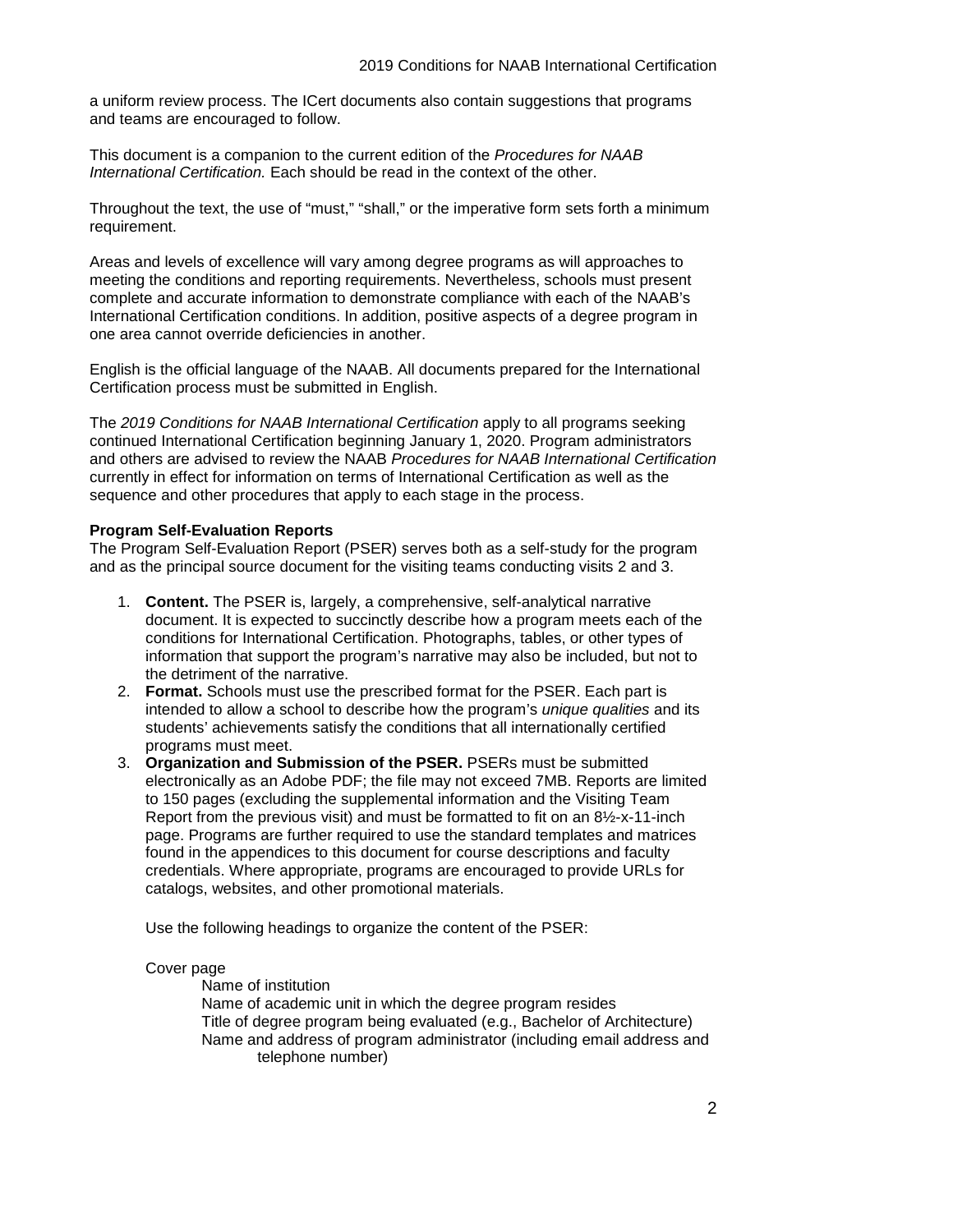#### 2019 Conditions for NAAB International Certification

Name and address of chief academic officer (including email address and telephone number) Name and address of the president of the institution (including email address and phone number) Name and address of the primary contact for the visit (including email address and phone number) Part One, Section 1 – Identify and Self-Assessment I.1.1 History and Mission I.1.2 Learning Culture I.1.3 Social Equity I.1.4 Defining Perspectives I.1.5 Long-Range Planning I.1.6 Assessment Part One, Section 2 – Resources I.2.1 Human Resources and Human Resource Development I.2.2 Physical Resources I.2.3 Financial Resources I.2.4 Information Resources I.2.5 Administrative Structure and Governance Part One, Section 3 – Program Characteristics I.3.1 Statistical Reports Part Two, Section 1 – Educational Outcomes and Curriculum II.1.1 Student Performance Criteria Part Two, Section 2 – Curricular Framework II.2.1 National Authorization and Institutional Quality Assurance II.2.2 Professional Degrees and Curriculum Part Two, Section 3 – Evaluation of Preparatory Education Part Two, Section 4 – Public Information II.4.1 Statement on Substantially-Equivalent Degrees II.4.2 Access to Conditions and Procedures for NAAB International **Certification** II.4.3 Access to Career Development Information II.4.4 Public Access to Program Self-Evaluation Reports and Visiting Team **Reports** II.4.5 Admissions and Advising II.4.6 Student Financial Information Part Three – Responses to the Findings from the Last Visit (required only for Visit Three or visits to renew/continue NAAB International Certification) III.1 Responses to Conditions Not Met/Not Yet Met III.2 Responses to Items to Address (formerly "Causes of Concern")

Supplemental Information

- Résumés of faculty teaching in the professional degree program (see section I.2.1). Programs must use the template in Appendix 2 of these *Conditions*.
- Faculty credentials matrices (see section I.2.1); see sample matrix in Appendix 3 of these *Conditions*.
- Plans or images of physical resources assigned to the program (see section I.2.2),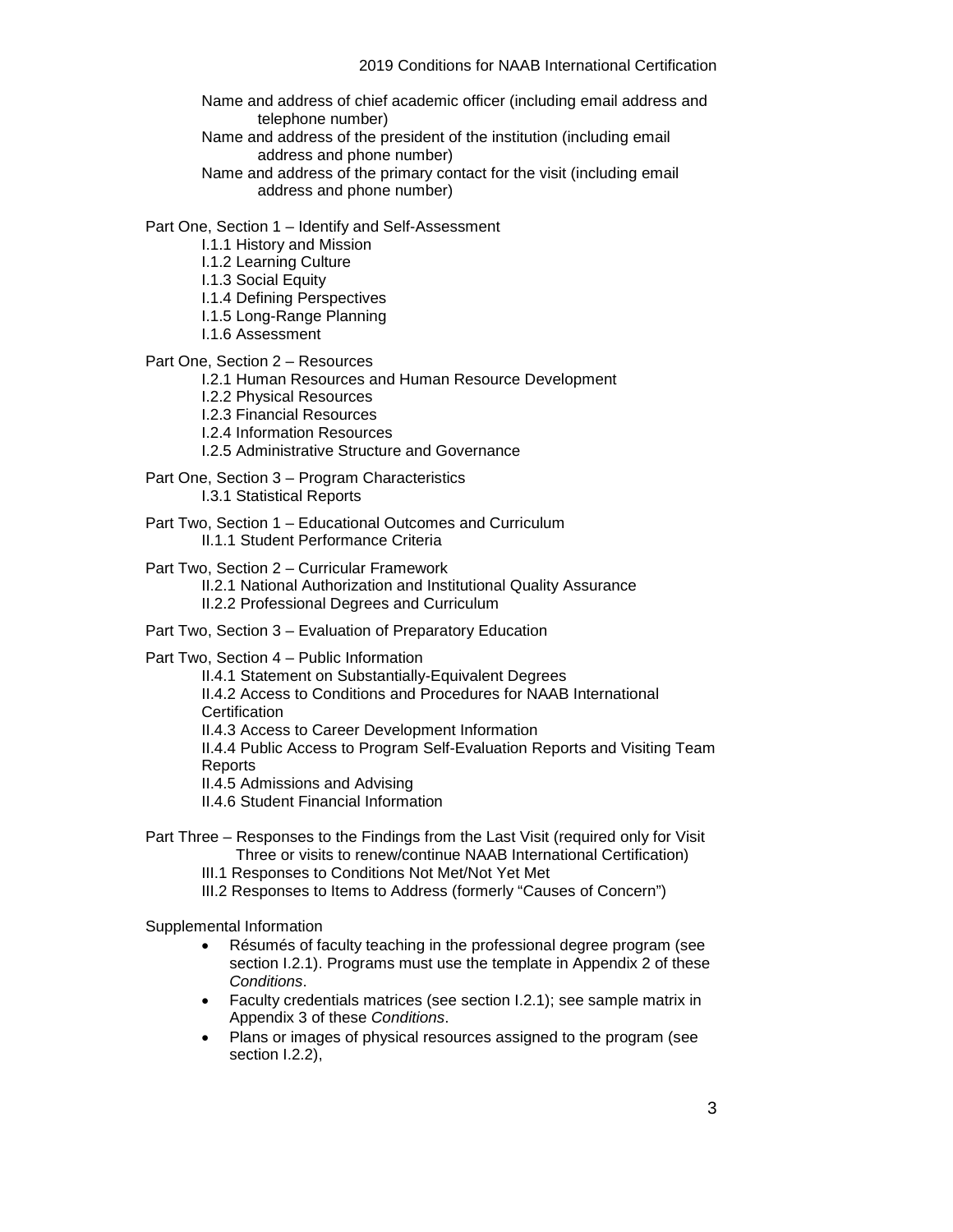• Descriptions of all courses offered within the curriculum of the professional degree program. Program must use the template in Appendix 1 of these *Conditions*.

The specific contents of the PSER with respect to each element of Part One and Part Two are outlined in this document.

More information about the format for the PSER and additional content for the Appendices can be found in the NAAB *2019 Procedures for International Certification*.

The NAAB may choose to modify file size, page limits, and format of the PSER in succeeding editions of the *Procedures for International Certification*. Please consult the current edition of the *Procedures* for the most current information before preparing or submitting a Program Self-Evaluation Report.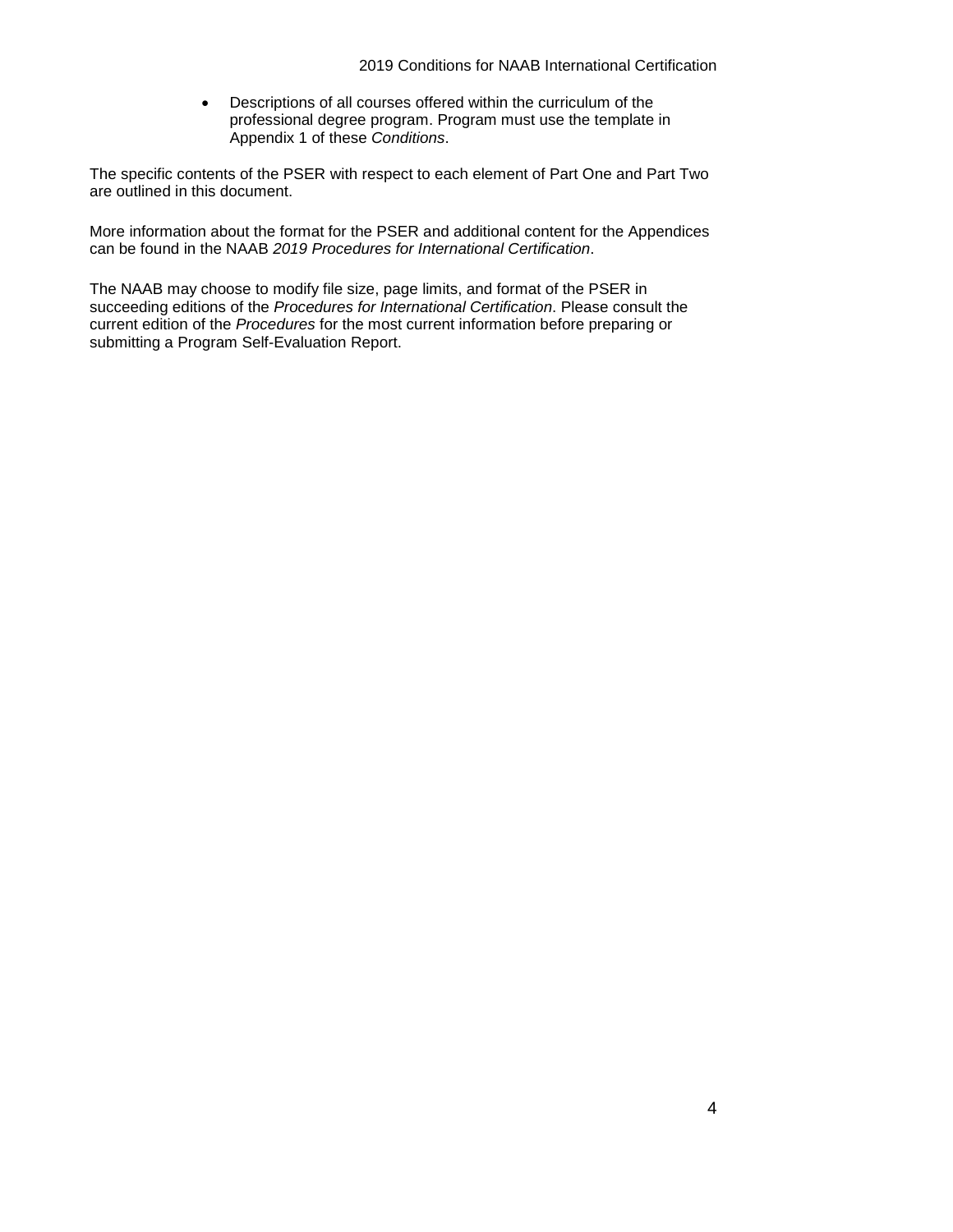# **PART ONE (I): INSTITUTIONAL SUPPORT AND COMMITMENT TO CONTINUOUS IMPROVEMENT**

This part addresses the commitment of the institution, its faculty, staff, and students to the development and evolution of the program over time.

- **IDENTITY AND SELF-ASSESSMENT**: The program must be defined and sustained through a robust network of policies, documents, and activities related to history, mission, culture, self-assessment, and future planning.
- **RESOURCES**: The program must have access to the human, physical, financial, and information resources necessary to support student learning in a professional degree program in architecture.

Programs demonstrate their compliance with Part One in two ways:

- A narrative report that briefly responds to each request to "demonstrate, describe, or document."
- A review of evidence, artifacts, and observations by the visiting team, as well as through interviews conducted during the visit.

For instructions on how to present this material in the PSER and during the visit, see the NAAB *Procedures for International Certification.*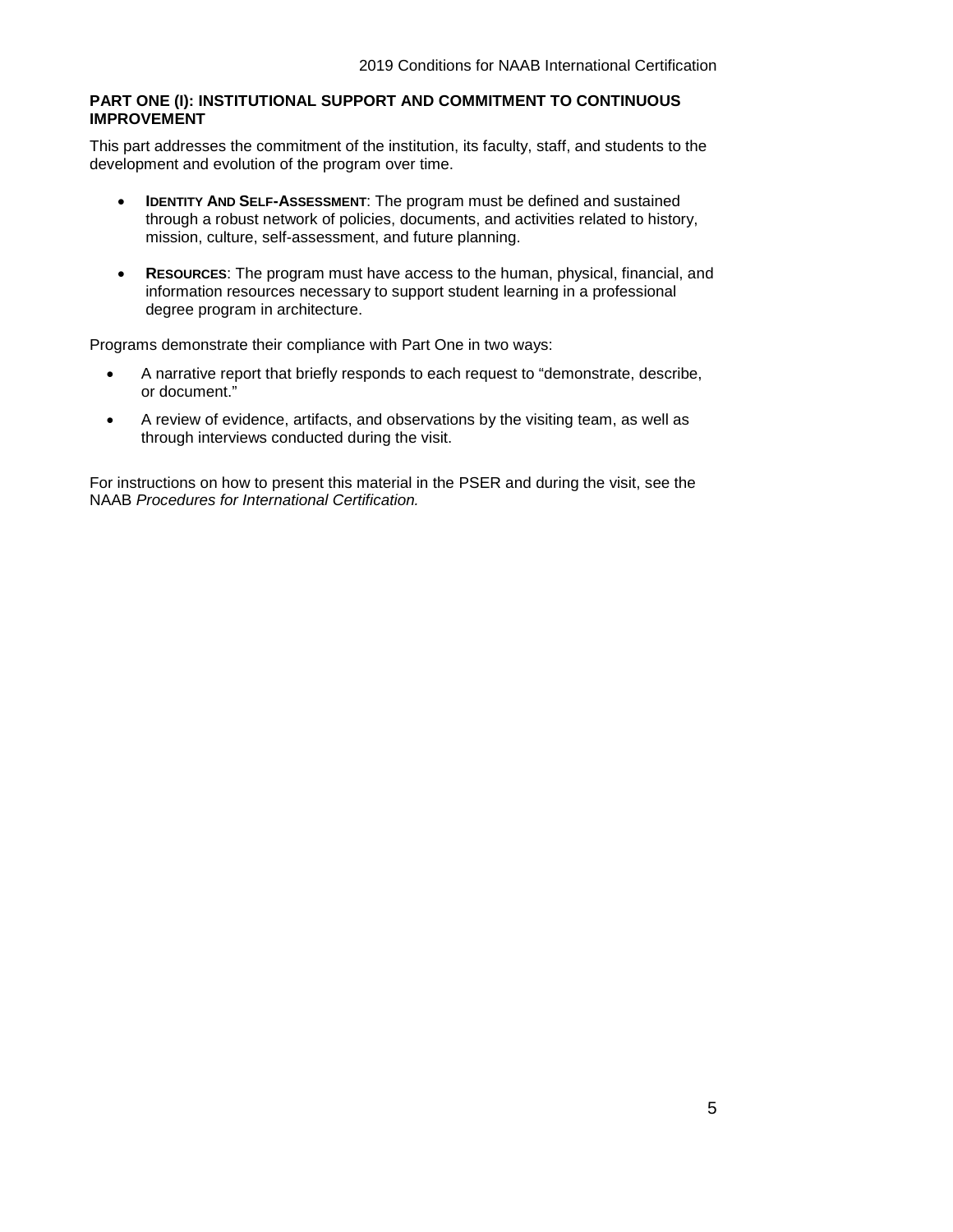# **PART ONE (I): SECTION 1 – IDENTITY AND SELF-ASSESSMENT**

**I.1.1 History and Mission**: The program must describe its history, mission, and culture and how that history, mission, and culture shape the program's pedagogy and development.

- Programs that exist within a larger educational institution must also describe the history and mission of the institution and how that shapes or influences the program.
- The program being reviewed for International Certification must describe its active role and relationship within its academic context and university community. The description must include the program's benefits to the institutional setting and how the program as a unit and/or individual faculty members participate in universitywide initiatives and the university's academic plan. The description must also include how the program as a unit develops multidisciplinary relationships and leverages opportunities that are uniquely defined within the university and its local context in the community.

*The* Program Self-Evaluation Report *must include the following:*

- *A brief history of the institution, its mission, and founding principles, and a description of how these are expressed in the context of 21st-century higher education.*
- *A description of the activities and initiatives that demonstrate the program's benefit to the institution through discovery, teaching, engagement, and service. Conversely, the Program Self-Evaluation should also include a description of the benefits derived to the program from the institutional setting.*
- *A description of the program and how its course of study encourages the holistic development of young professionals through both liberal arts and professional education.*

**I.1.2 Learning Culture**: The program must demonstrate that it provides a positive and respectful learning environment that encourages optimism, respect, sharing, engagement, and innovation between and among the members of its faculty, student body, administration, and staff in all learning environments, both traditional and nontraditional.

The program must describe the ways in which students and faculty are encouraged to learn both inside and outside the classroom through individual and collective learning opportunities that include but are not limited to field trips, participation in professional societies and organizations, honor societies, and other program-specific or campus-wide and community-wide activities.

*The* Program Self-Evaluation *must include:*

- *Evidence of plans for implementation of learning culture policies with measurable assessment of their effectiveness.*
- *Evidence that faculty, staff, and students have been able to participate in the development of policies related to learning culture and their ongoing assessment and evaluation.*
- *Evidence that the institution has established policies and procedures for grievances related to harassment and discrimination.*
- *Evidence that the institution has established policies to foster academic integrity (e.g., to avoid cheating, plagiarism).*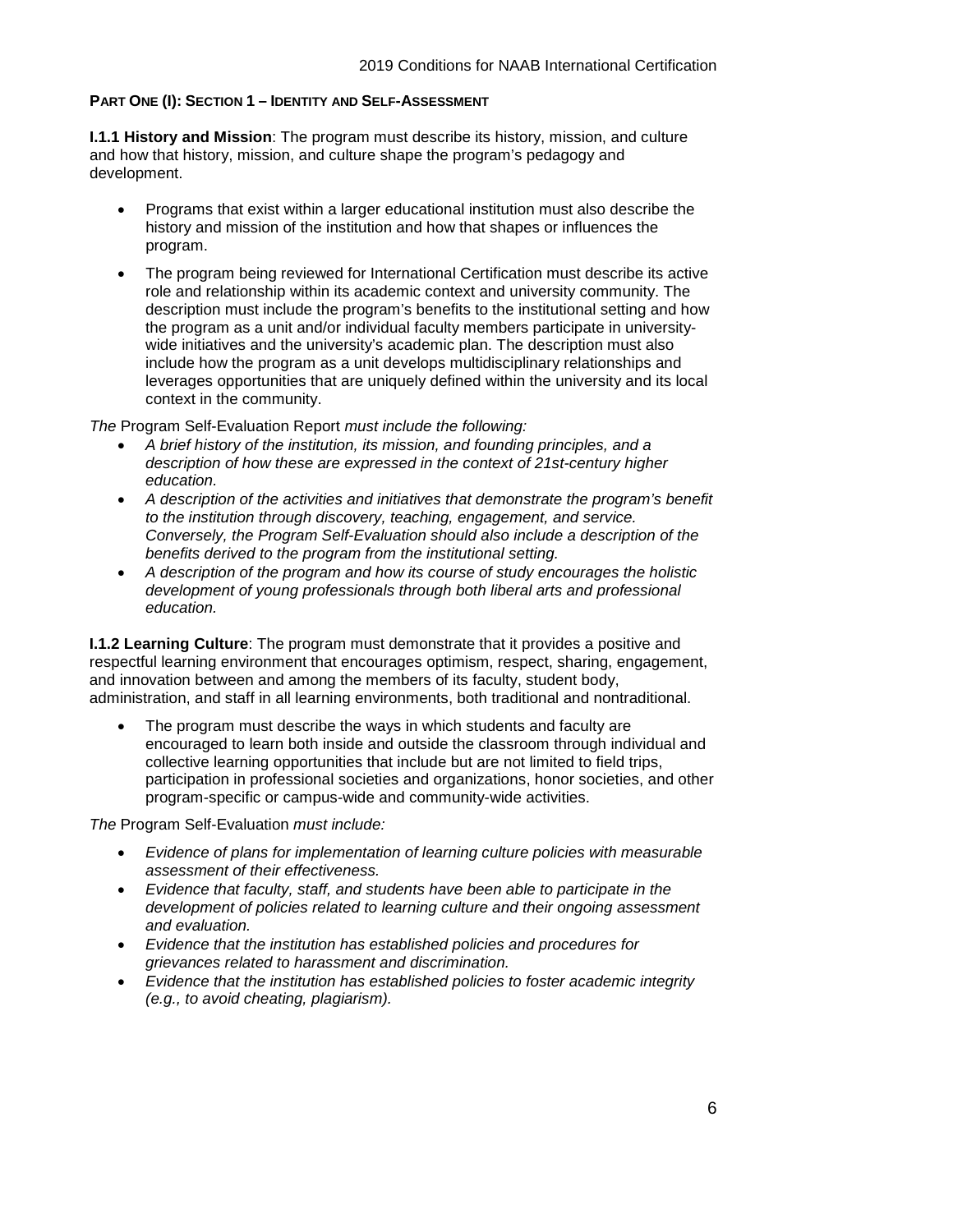**I.1.3 Social Equity**: The degree program being reviewed for International Certification must describe how social equity is defined within the context of the institution or the country in which it is located.

- The program must demonstrate how and describe its approach to providing faculty, students, and staff with a culturally rich educational environment in which each person is equitably able to learn, teach, and work
- The program must demonstrate how its graduates have been prepared to be sensitive to differences in gender, culture, and customs, and be encouraged to assume responsibility as professionals in society.

*The* Program Self-Evaluation *must include the following:*

- *A copy of all policies related to social equity.*
- *Evidence that faculty, students, and staff have access to these policies and understand the purposes for which they were established.*

**I.1.4 Defining Perspectives**: The program must describe how it is responsive to the following perspectives or forces that affect the education and development of professional architects. The response to each perspective must further identify how these perspectives will continue to be addressed as part of the program's long-range planning activities.

- **A. Collaboration and Leadership**. The program must describe its culture for successful individual and team dynamics, collaborative experiences, and opportunities for leadership roles.
- **B. Design**. The program must describe its approach to developing graduates with an understanding of design as a multidimensional process involving problem resolution and the discovery of new opportunities that will create value.
- **C. Professional Opportunity**. The program must describe its approach to educating students on the breadth of professional opportunities and career paths, including the transition to internship and licensure.
- **D. Stewardship of the Environment**. The program must describe its approach to developing graduates who are prepared to both understand and take responsibility for stewardship of the environment and natural resources.
- **E. Community and Social Responsibility**. The program must describe its approach to developing graduates who are prepared to be active, engaged citizens able to understand what it means to be professional members of society and to act ethically on that understanding.

*The* Program Self-Evaluation *must include the following:*

- *A narrative description of the program's response to each of the five perspectives.*
- *A narrative description of the opportunities for student learning and development within the ICert degree program that are responsive to the five perspectives.*

**I.1.5 Long-Range Planning:** An ICert degree program must demonstrate that it has a planning process for continuous improvement that identifies multiyear objectives within the context of the institutional and program mission and culture.

*The* Program Self-Evaluation *must include the following:*

- *A description of the role of long-range planning in other programmatic and institutional planning initiatives.*
- *A description of the process by which the program identifies its objectives for continuous improvement.*
- *A description of the data and information sources used to inform the development of these objectives.*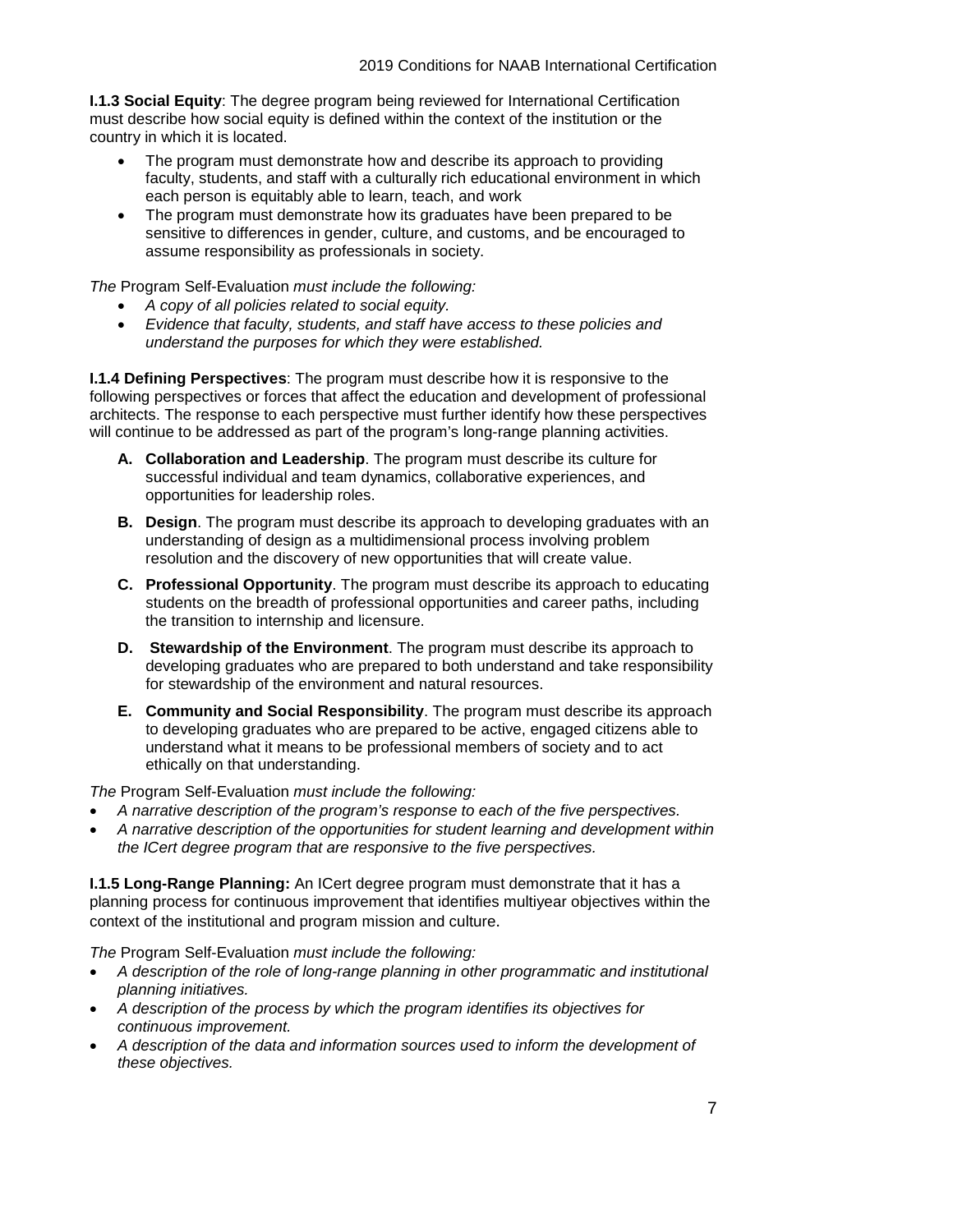# **I.1.6 Assessment**

- **A. Program Self-Assessment:** The program must demonstrate that it regularly assesses the following:
	- How well the program is progressing toward its mission and stated objectives.
	- Progress against its defined multiyear objectives.
	- Progress in addressing deficiencies identified at the time of the last visit (if applicable).
	- Strengths, challenges, and opportunities faced by the program while continuously improving learning opportunities.

The program must also demonstrate that results of self-assessments are regularly used to advise and encourage changes and adjustments to promote student success.

**B. Curricular Assessment and Development**: The program must demonstrate a well-reasoned process for curricular assessment and adjustments and must identify the roles and responsibilities of the personnel and committees involved in setting curricular agendas and initiatives, including the curriculum committee, program coordinators, and department chairs or directors.

*The* Program Self-Evaluation *must include the following:*

- *A description, if applicable, of institutional requirements for self-assessment.*
- *A description of the program's assessment process, specifically with regard to ongoing evaluation of the program's mission statement, its multiyear objectives, and how it relates to the five perspectives.*
- *A description of the results of faculty, students, and graduate assessments of the ICert degree program's curriculum and learning context as outlined in the five perspectives.*
- *A description of how the results of self-assessment activities are used to inform long*range planning, curriculum development, learning culture, and responses to external *pressures or challenges to institutions.*
- *Any other pertinent information.*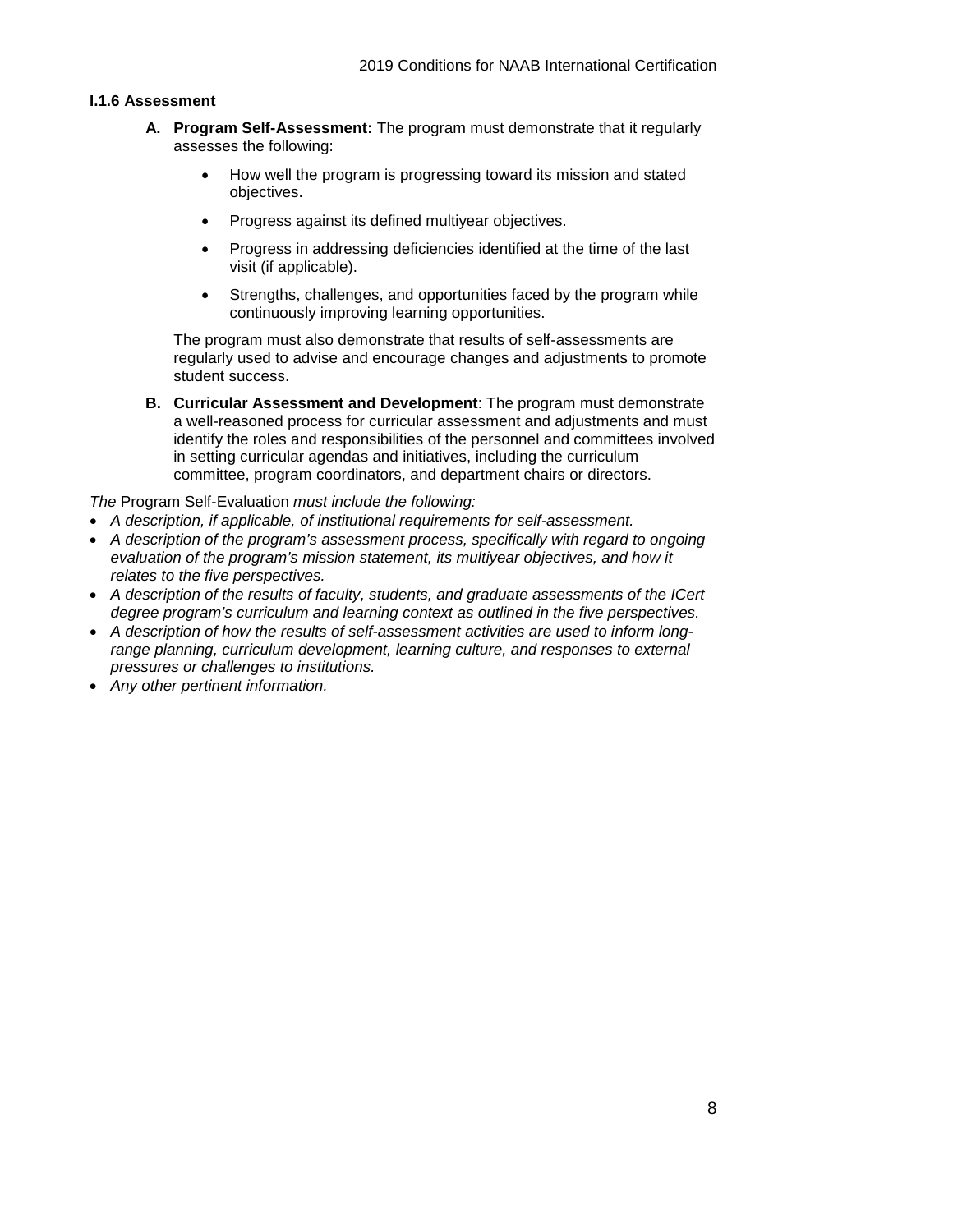## **PART ONE (I), SECTION 2 – RESOURCES**

## **I.2.1 Human Resources and Human Resource Development**

The program must demonstrate that it has appropriate human resources to support student learning and achievement. Human resources include full- and part-time instructional faculty; administrative leadership; and technical, administrative, and other support staff.

- The program must demonstrate that it balances the workloads of all faculty to support a tutorial exchange between the student and teacher that promotes student achievement.
- The program must demonstrate that faculty and staff have opportunities to pursue professional development that contributes to program improvement.
- The program must describe the support services available to students in the program, including but not limited to academic and personal advising, career guidance, and internship or job placement.

*The* Program Self-Evaluation Report *must include the following*: *Faculty/Staff:*

- *A matrix for each of the two academic years prior to the preparation of the Program Self-Evaluation that identifies each faculty member, the courses he/she was assigned during that time, and the specific credentials, experience, and research that supports these assignments. In the case of adjuncts or visiting professors, only those individuals who taught in the two academic years prior to the visit should be identified. (NOTE 1: See Appendix 3 for a template for this matrix.) (NOTE 2: The faculty matrix should be updated for the current academic year and placed in the team room.)*
- *A résumé (see the template in Appendix 2) for each full-time faculty member who taught in the program during the two academic years before the preparation of the Program Self-Evaluation Report.*
- *A description of the institution's policies and procedures relative to social equity or diversity initiatives.*
- *The school's policy regarding human resource development opportunities, such as:*
	- o *A description of how faculty members remain current in their knowledge of the changing demands of practice and licensure.*
	- o *A description of the resources (including financial) available to faculty and the extent to which faculty teaching in the program are able to take advantage of these resources.*
	- o *Evidence of the school's facilitation of faculty research, scholarship, and creative activities, including the granting of sabbatical leaves and unpaid leaves of absence, opportunities for the acquisition of new skills and knowledge, and support of attendance at professional meetings.*
- *A description of the policies, procedures, and criteria for faculty appointment, promotion, and when applicable, tenure.*

**I.2.2 Physical Resources**: The program must describe the physical resources available and how they support the pedagogical approach and student achievement.

Physical resources include but are not limited to the following:

- Space to support and encourage studio-based learning.
- Space to support and encourage didactic and interactive learning, including labs, shops, and equipment.
- Space to support and encourage the full range of faculty roles and responsibilities, including preparation for teaching, research, mentoring, and student advising.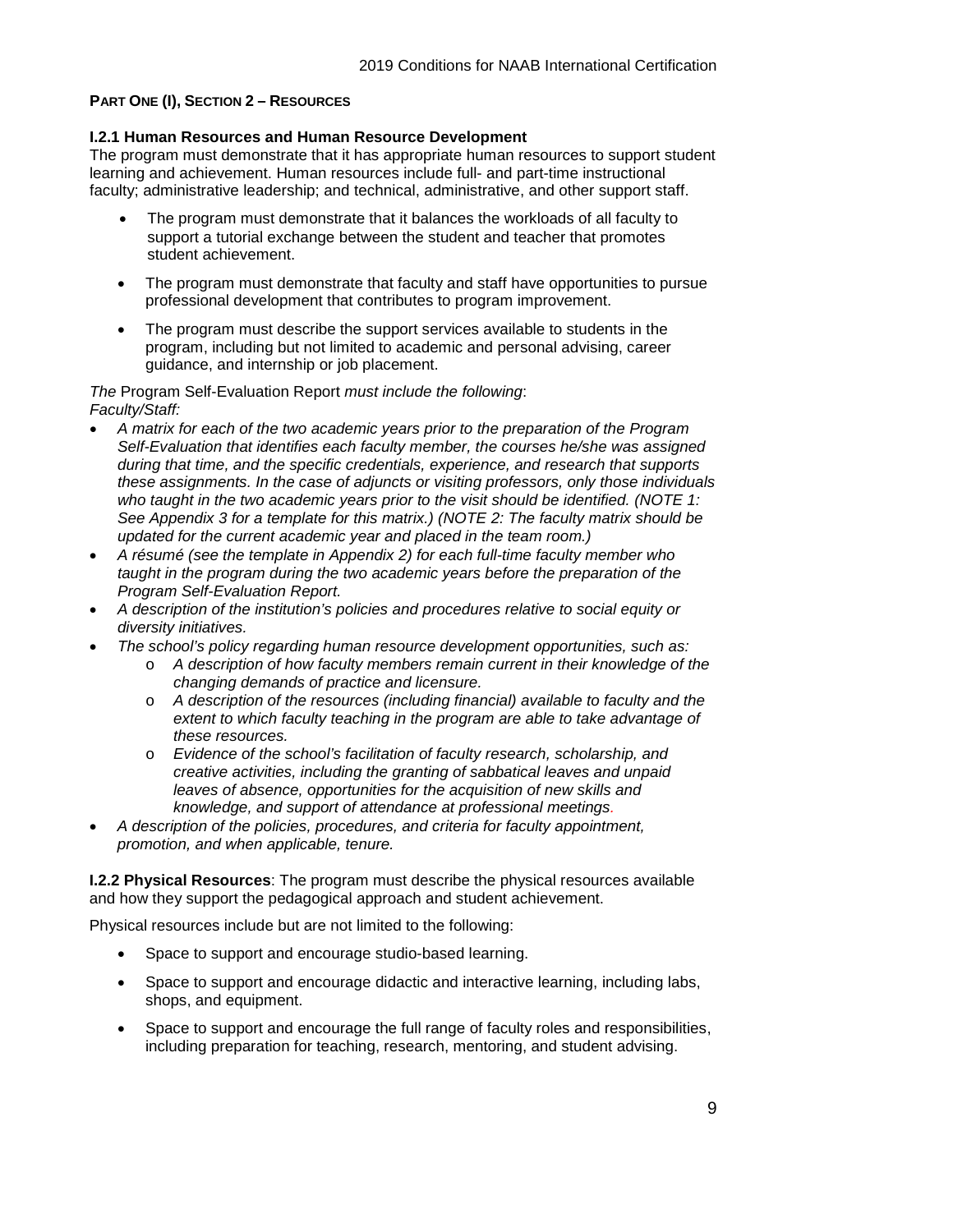• Information resources to support all learning formats and pedagogies in use by the program.

If the program's pedagogy does not require some or all of the above physical resources, the program must describe the effect (if any) that online, on-site, or hybrid formats have on digital and physical resources.<sup>[1](#page-12-0)</sup>

*The* Program Self-Evaluation *must include the following:*

- *A general description, together with labeled 8-1/2" x 11" plans of the physical plant, including seminar rooms, lecture halls, studios, offices, project review and exhibition areas, libraries, computer facilities, workshops, and research areas.*
- *A description of any changes to the physical facilities either under construction or proposed.*
- *A description of the hardware, software, networks, and other resources available institution-wide to students and faculty including those resources dedicated to the professional architecture program.*
- *Identification of any significant problem that impacts the operation or services, with a brief explanation of the program's or institution's plans to address it.*

**I.2.3 Financial Resources**: The program must demonstrate that it has appropriate financial resources to support student learning and achievement.

*The* Program Self-Evaluation *must include the following: Program budgets:*

- *Current fiscal year report(s) showing revenue and expenses from all sources.*
- *A brief narrative describing:* 
	- o *Pending reductions or increases in enrollment and plans for addressing these changes.*
	- o *Pending reductions or increases in funding and plans for addressing these changes.*
	- o *Recent changes in funding models for faculty, instruction, overhead, or facilities since the last visit (applies only to visit three) and plans for addressing these changes (include tables if appropriate).*
	- o *Any other financial issues the program and/or the institution may be facing.*

**I.2.4 Information Resources**: The program must demonstrate that all students, faculty, and staff have convenient, equitable access to literature and information, as well as appropriate visual and digital resources that support professional education in architecture.

Further, the program must demonstrate that all students, faculty, and staff have access to architecture librarians and visual resource professionals who provide information services that teach and develop the research, evaluative, and critical thinking skills necessary for professional practice and lifelong learning.

*The* Program Self-Evaluation *must include the following:*

- *A description of the institutional context and administrative structure of the library and visual resources.*
- *An assessment of the library and visual resource collections, services, staff, facilities, and equipment that does the following:*
	- o *Describes the content, extent, and formats represented in the current collection, including subject areas represented.*
	- o *Evaluates the degree to which information resources and services support the mission, planning, curriculum, and research specialties of the program.*

<span id="page-12-0"></span>l <sup>1</sup> In reviewing a program's physical resources, the NAAB is not offering an opinion as to whether, or certifying that, the institution's facilities comply with all applicable fire, safety, building, and health codes and regulations.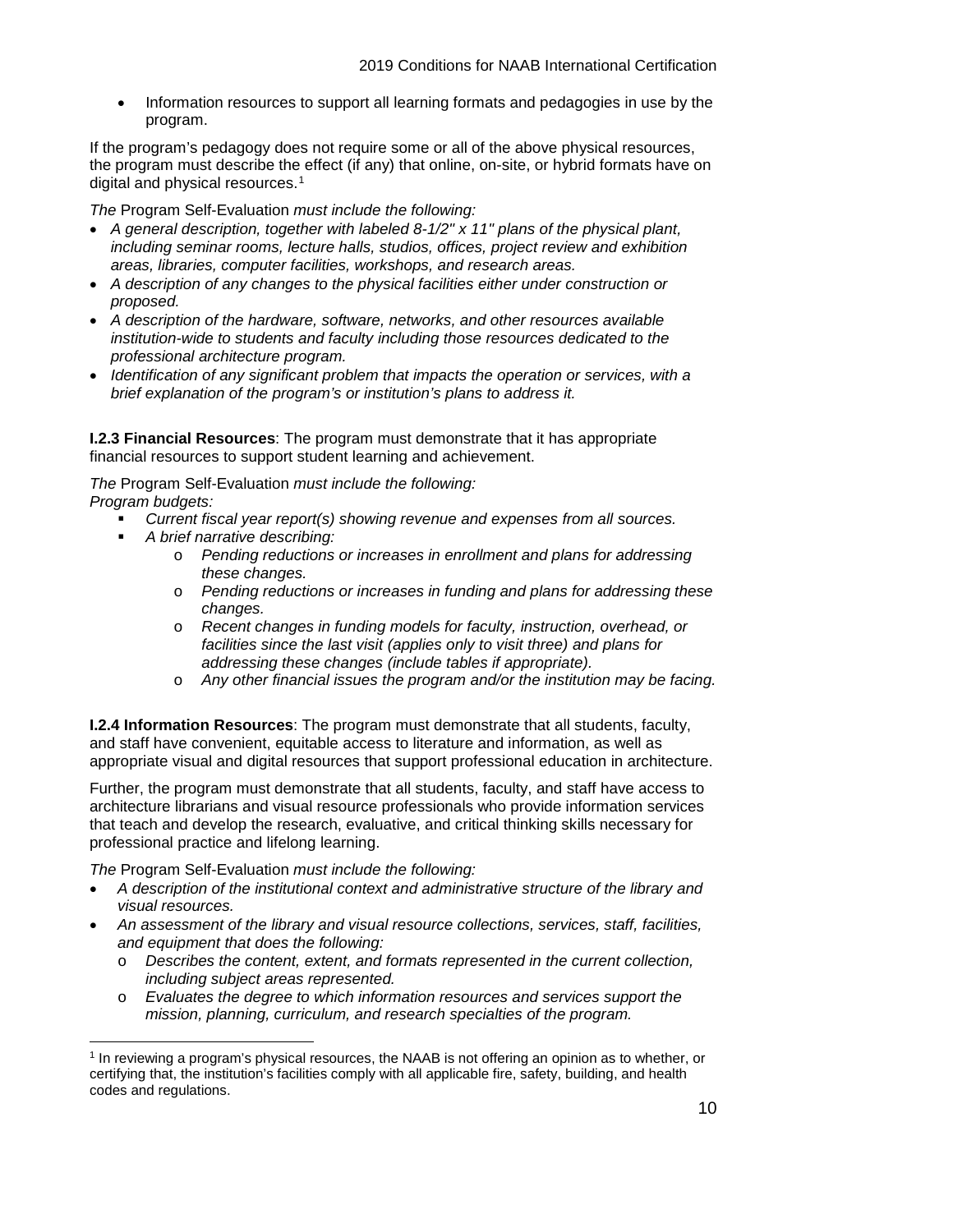- o *Demonstrates sufficient funding to enable continuous collection growth.*
- o *Identifies any significant problem that affects the operation or services of the libraries, visual resources collections, and other information resource facilities.*

# **I.2.5 Administrative Structure and Governance**

- **Administrative Structure**: The program must describe its administrative structure and identify key personnel within the context of the program and school, college, and institution.
- **Governance**: The program must describe the role of faculty, staff, and students in both program and institutional governance structures. The program must describe the relationship of these structures to the governance structures of the academic unit and the institution.

*The* Program Self*-*Evaluation *must include the following:*

- *A description of the administrative structure of the program, the academic unit within which it is located, and the institution.*
- *A description of the opportunities for involvement in governance, including curriculum development, by faculty, staff, and students in the ICert degree program.*
- *A list of other degree programs, if any, offered in the same administrative unit as the ICert architecture degree program.*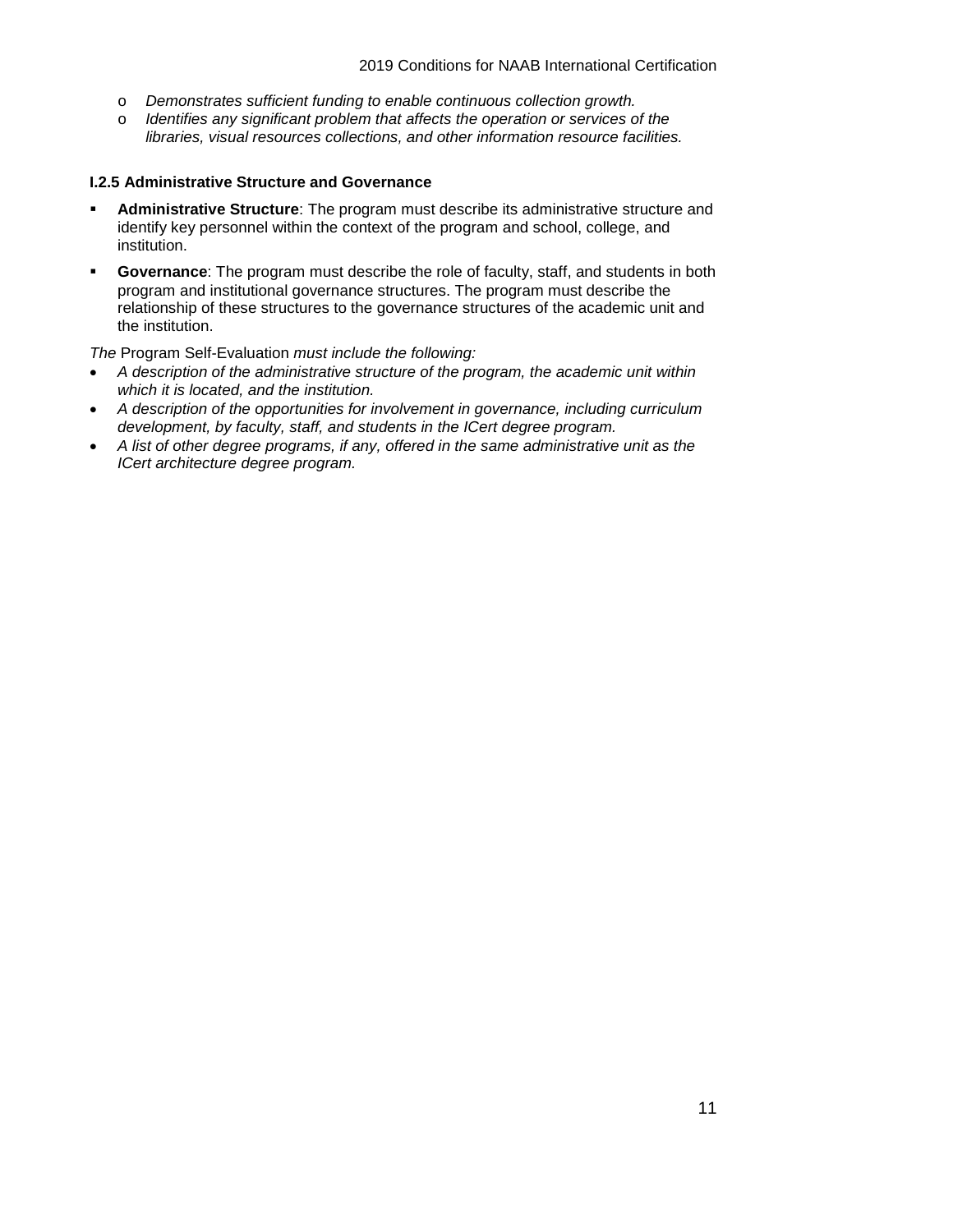# **Part One (I), Section 3: Program Characteristics**

## **I.3.1 Statistical Reports**

Programs must provide statistical data on their students and faculty.

# **A. Program student characteristics**

- o Number of students enrolled in the ICert degree program(s).
- o Qualifications of students admitted in the fiscal year prior to the upcoming visit compared to those admitted in the fiscal year prior to the last visit.
- o Time to graduation.
	- Percentage of matriculating students who complete the ICert degree program within the normal time to completion for each academic year since the last visit (or the past six years).
	- Percentage that complete the ICert degree program within 150% of the normal time to completion for each academic year since the previous visit.

## **B. Program faculty characteristics**

- o Number of faculty by rank (e.g., professor, associate professor, assistant professor)
- o Number of full-time faculty and part-time faculty
- o Number of faculty promoted each year since the last visit (or the past six years)
- o Number of faculty maintaining licenses in the country of the program each year since the last visit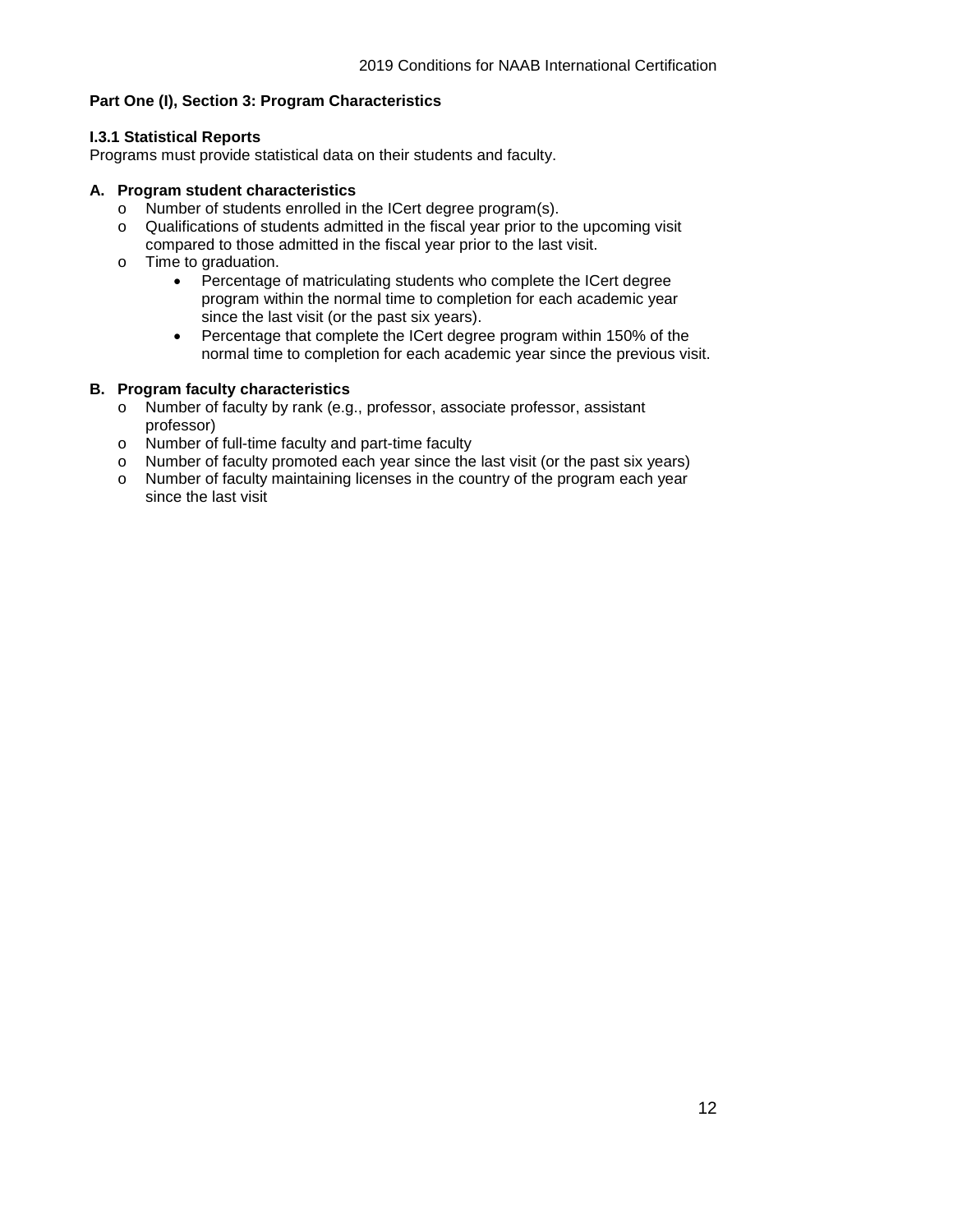## **PART TWO (II): EDUCATIONAL OUTCOMES AND CURRICULUM**

This part has four sections that address the following:

- **STUDENT PERFORMANCE**. This section includes the Student Performance Criteria (SPC). Internationally certified degree programs must demonstrate that graduates are learning at the level of achievement defined for each of the SPC listed in this part. Compliance will be evaluated through the review of student work.
- **CURRICULAR FRAMEWORK**. This section addresses institutional quality assurance and national authorization, credit hour requirements, general education, and access to optional studies.
- **EVALUATION OF PREPARATORY EDUCATION**. The NAAB recognizes that students entering a professional degree program from a preprofessional program and those entering from a non-preprofessional degree program have different needs, aptitudes, and knowledge bases. In this section, programs are required to demonstrate the process by which incoming students are evaluated and to document that the SPC expected to have been met in educational experiences at other institutions have indeed been met.
- **PUBLIC INFORMATION**. The NAAB expects internationally certified degree programs to provide information to the public about International Certification activities and the relationship between the program and the NAAB, admissions and advising, and career information.

Programs demonstrate their compliance with Part Two in four ways:

- A narrative report that briefly responds to each request to "describe, document, or demonstrate."
- A review of evidence, artifacts, and observations by the visiting team, as well as through interviews conducted during the visit.
- A review of student work that demonstrates student achievement of the SPC at the required level of learning.
- A review of web sites, URLs, and other electronic materials.

For instructions on how to present this material in the Program Self-Evaluation Report and during the visit, see the *Procedures for NAAB International Certification.*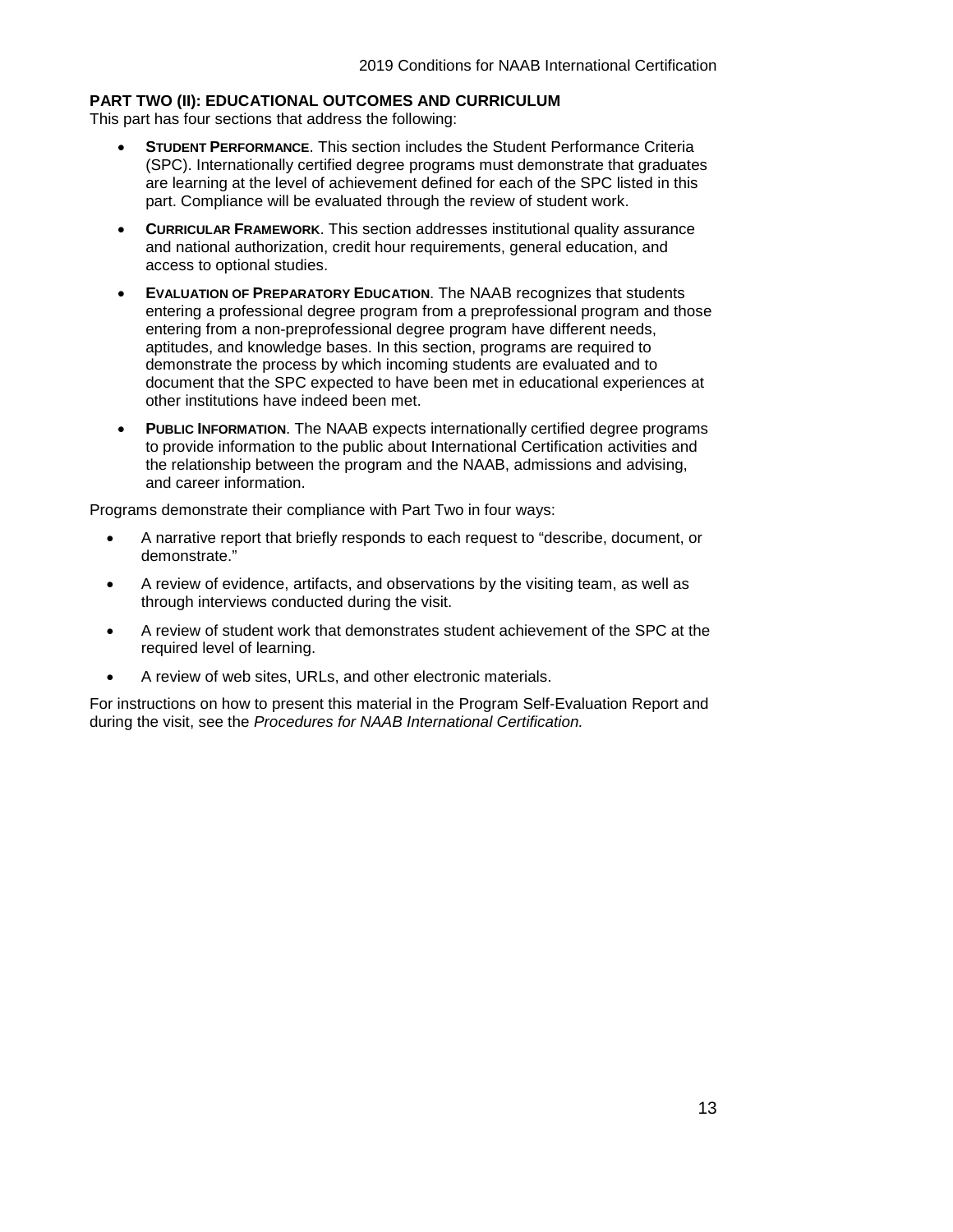# **PART TWO (II), SECTION 1 – STUDENT PERFORMANCE CRITERIA**

The program being reviewed for ICert must demonstrate that each graduate possesses the knowledge and skills defined by the Student Performance Criteria set out below. The knowledge and skills defined here represent those required to prepare graduates for the path to internship, examination, and licensure and to engage in related fields. The program must provide student work as evidence that its graduates have satisfied each criterion.

The criteria encompass two levels of accomplishment<sup>[2](#page-16-0)</sup>:

- *Understanding—*The capacity to classify, compare, summarize, explain and/or interpret information.
- *Ability*—Proficiency in using specific information to accomplish a task, correctly selecting the appropriate information, and accurately applying it to the solution of a specific problem, while also distinguishing the effects of its implementation.

**II.1.1 Student Performance Criteria (SPC):** The NAAB establishes Student Performance Criteria to help ICert degree programs prepare students for the profession while encouraging educational practices suited to the individual degree program. The SPC are organized into realms to more easily understand the relationships between each criterion.

# **Realm A: Critical Thinking and Representation**

Graduates from internationally certified degree program must be able to build abstract relationships and understand the impact of ideas based on the study and analysis of multiple theoretical, social, political, economic, cultural, and environmental contexts. Graduates must also be able to use a diverse range of skills to think about and convey architectural ideas, including writing, investigating, speaking, drawing, and modeling.

- Being broadly educated
- Valuing lifelong inquisitiveness
- Communicating graphically in a range of media
- Recognizing the assessment of evidence
- Comprehending people, place, and context
- Recognizing the disparate needs of client, community, and society

The accredited degree program must demonstrate that each graduate possesses the following:

- A.1 Professional Communication Skills: *Ability* to write and speak effectively and use appropriate representational media for both, within the profession and with the public.
- A.2 Design Thinking Skills: *Ability* to raise clear and precise questions, use abstract ideas to interpret information, consider diverse points of view, reach well-reasoned conclusions, and test alternative outcomes against relevant criteria and standards.
- A.3 Investigative Skills: *Ability* to gather, assess, record, and comparatively evaluate relevant information and performance in order to support conclusions related to a specific project or assignment.

<span id="page-16-0"></span> $\overline{a}$ <sup>2</sup> See also *Taxonomy for Learning, Teaching and Assessing: A Revision of Bloom's Taxonomy of Educational Objectives*. L.W. Anderson & D.R. Krathwold, Eds. (New York: Longman 2001).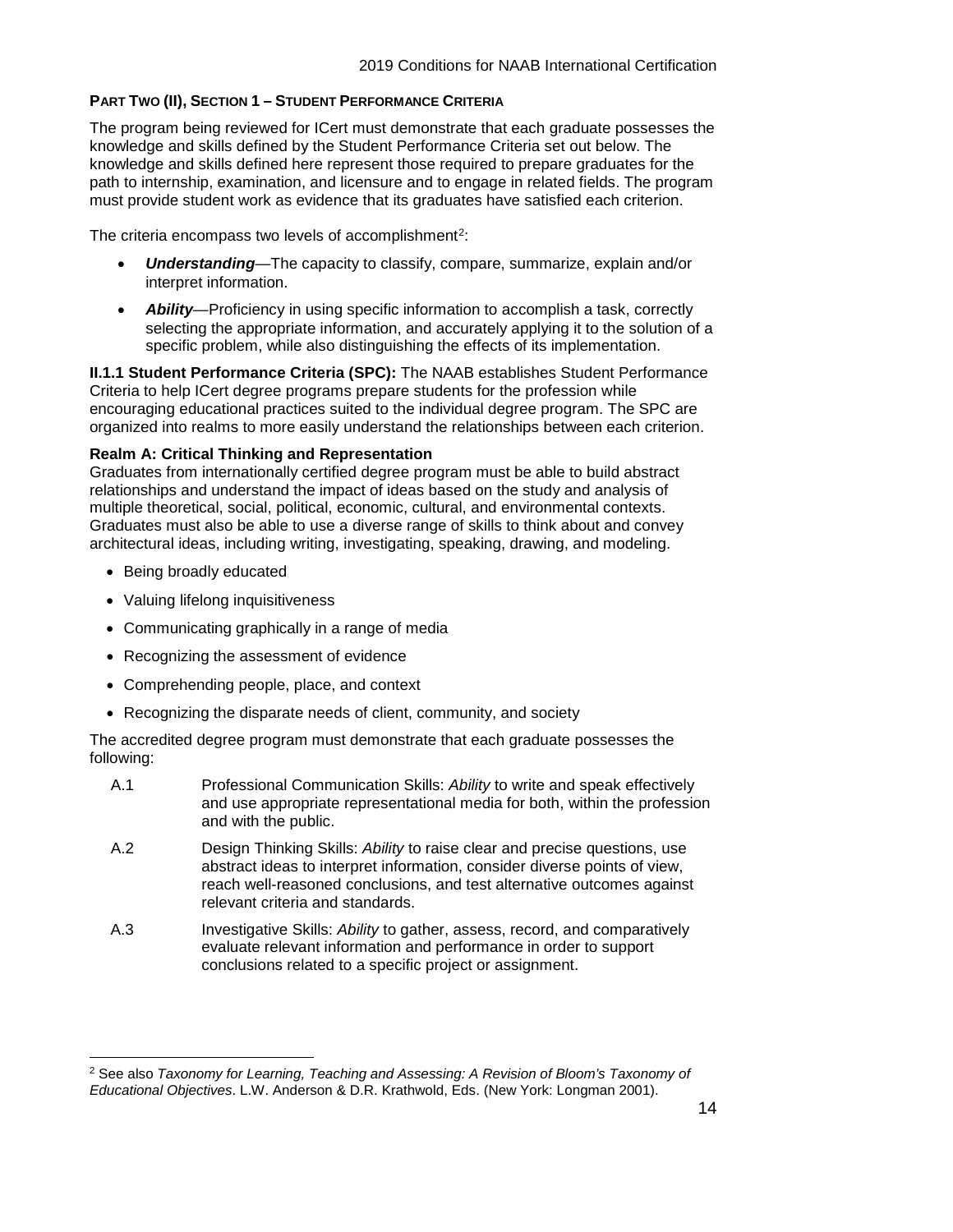- A.4 Architectural Design Skills: *Ability* to effectively use basic formal, organizational and environmental principles and the capacity of each to inform two- and three-dimensional design.
- A.5 Ordering Systems: *Ability* to apply the fundamentals of both natural and formal ordering systems and the capacity of each to inform two- and threedimensional design.
- A.6 Use of Precedents: *Ability* to examine and comprehend the fundamental principles present in relevant precedents and to make informed choices about the incorporation of such principles into architecture and urban design projects.
- A.7 History and Global Culture: *Understanding* of the parallel and divergent histories of architecture and the cultural norms of a variety of indigenous, vernacular, local, and regional settings in terms of their political, economic, social, ecological, and technological factors.
- A.8 Cultural Diversity and Social Equity*: Understanding* of the diverse needs, values, behavioral norms, physical abilities, and social and spatial patterns that characterize different cultures and individuals and the responsibility of the architect to ensure equity of access to sites, buildings, and structures.

## **Realm B: Integrated Building Practices, Technical Skills, and Knowledge:**

Graduates from internationally certified degree program must be able to comprehend the technical aspects of design, systems, and materials and be able to apply that comprehension to architectural solutions. In addition, the impact of such decisions on the environment must be well considered.

Student learning aspirations for this realm include

- Creating building designs with well-integrated systems.
- Comprehending constructability.
- Integrating the principles of environmental stewardship.
- Conveying technical information accurately

The internationally certified degree program must demonstrate that each graduate possesses skills in the following areas:

- B.1 Pre-Design: *Ability* to prepare a comprehensive program for an architecture project that includes an assessment of client and user needs; an inventory of spaces and their requirements; an analysis of site conditions (including existing buildings); a review of the relevant building codes and standards, including relevant sustainability requirements, and an assessment of their implications for the project; and a definition of site selection and design assessment criteria.
- B.2 Site Design: *Ability* to respond to site characteristics, including urban context and developmental patterning, historical fabric, soil, topography, ecology, climate, and building orientation, in the development of a project design.
- B.3. Codes and Regulations: *Ability* to design sites, facilities, and systems that are responsive to relevant codes and regulations, and include the principles of local life-safety and accessibility standards.
- B.4 Technical Documentation: *Ability* to make technically clear drawings, prepare outline specifications, and construct models illustrating and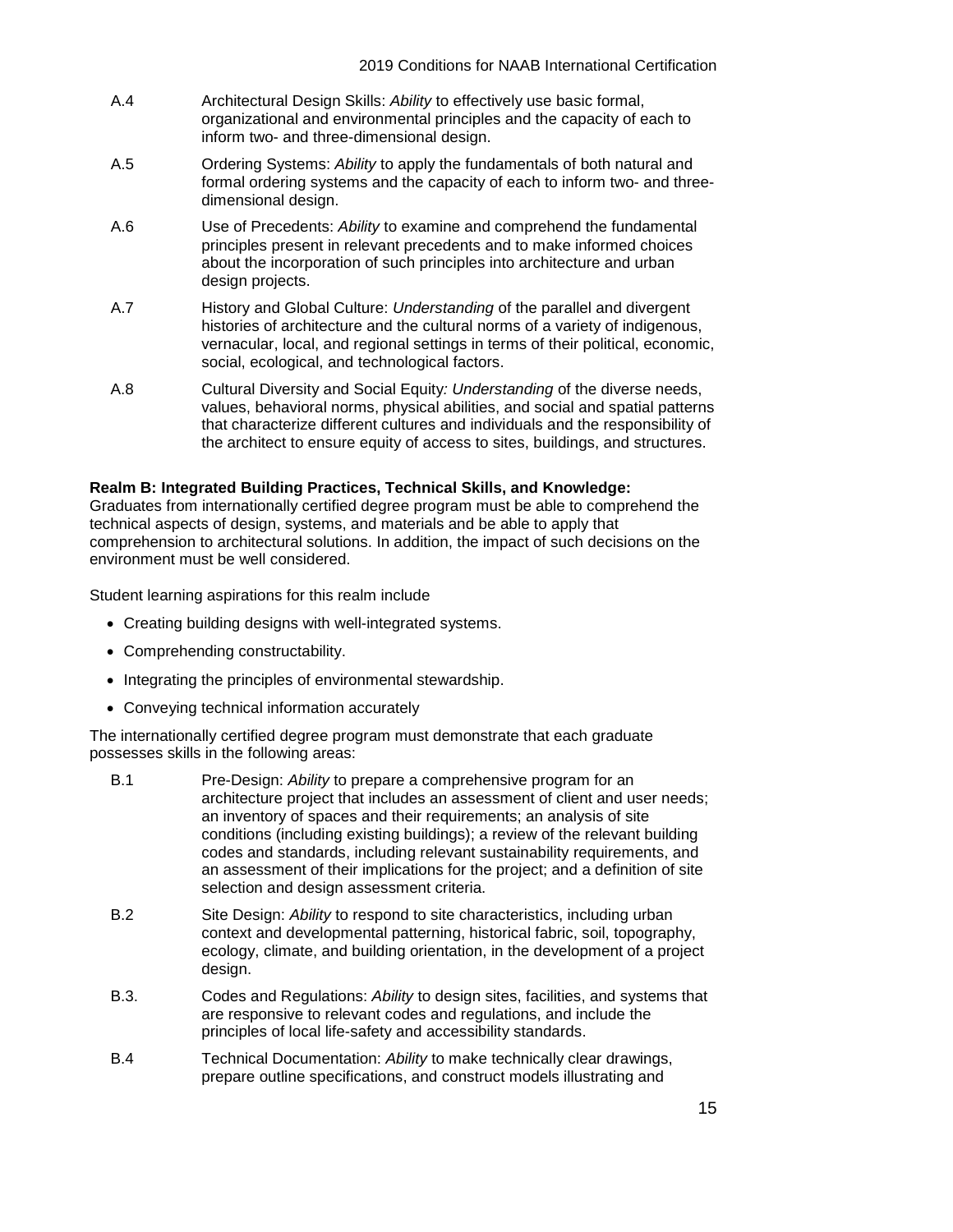identifying the assembly of materials, systems, and components appropriate for a building design.

- B.5 Structural Systems: *Ability* to demonstrate the basic principles of structural systems and their ability to withstand gravitational, seismic, and lateral forces, as well as the selection and application of the appropriate structural system.
- B.6 Environmental Systems: *Ability* to demonstrate the principles of environmental systems' design, how design criteria can vary by geographic region, and the tools used for performance assessment. This demonstration must include active and passive heating and cooling, solar geometry, daylighting, natural ventilation, indoor air quality, solar systems, lighting systems, and acoustics.
- B.7 Building Envelope Systems and Assemblies: *Understanding* of the basic principles involved in the appropriate selection and application of building envelope systems relative to fundamental performance, aesthetics, moisture transfer, durability, and energy and material resources.
- B.8 Building Materials and Assemblies: *Understanding* of the basic principles used in the appropriate selection of interior and exterior construction materials, finishes, products, components, and assemblies based on their inherent performance, including environmental impact and reuse.
- B.9 Building Service Systems: *Understanding* of the basic principles and appropriate application and performance of building service systems, including lighting, mechanical, plumbing, electrical, communication, vertical transportation, security, and fire protection systems.
- B.10 Financial Considerations: *Understanding* of the fundamentals of building costs, which must include project financing methods and feasibility, construction cost estimating, construction scheduling, operational costs, and life-cycle costs.

# **Realm C: Integrated Architectural Solutions.**

Graduates from internationally certified degree program must be able to demonstrate that they have the ability to synthesize a wide range of variables into an integrated design solution.

Student learning aspirations for this realm include

- Comprehending the importance of research pursuits to inform the design process.
- Evaluating options and reconciling the implications of design decisions across systems and scales.
- Synthesizing variables from diverse and complex systems into an integrated architectural solution.
- Responding to environmental stewardship goals across multiple systems for an integrated solution.
- Knowing societal and professional responsibilities

The internationally certified degree program must demonstrate that each graduate possesses skills in the following areas:

C.1 Research: *Understanding* of the theoretical and applied research methodologies and practices used during the design process.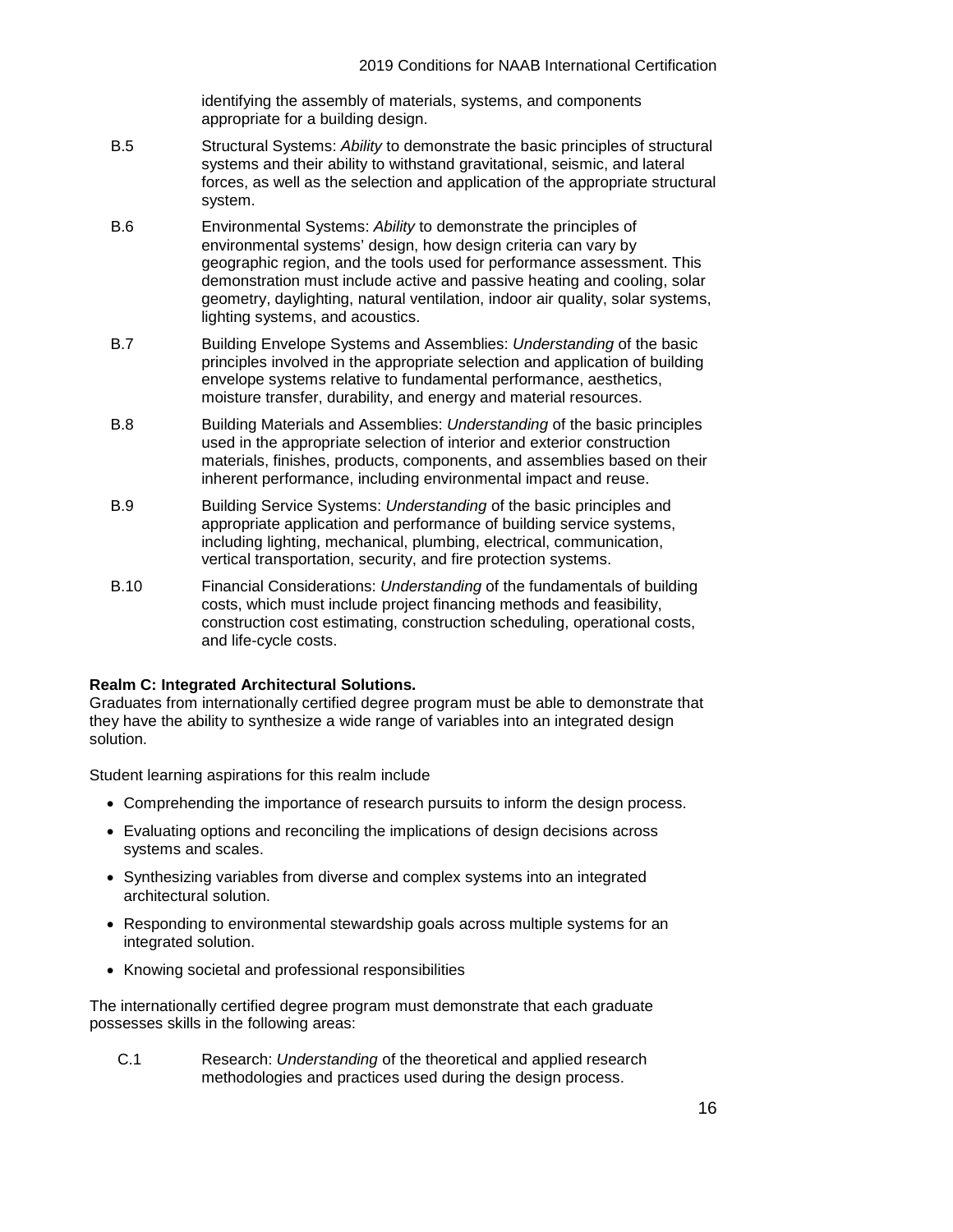- C.2 Integrated Evaluations and Decision-Making Design Process: *Ability* to demonstrate the skills associated with making integrated decisions across multiple systems and variables in the completion of a design project. This demonstration includes problem identification, setting evaluative criteria, analyzing solutions, and predicting the effectiveness of implementation.
- C.3 Integrative Design: *Ability* to make design decisions within a complex architecture project while demonstrating broad integration and consideration of environmental stewardship, technical documentation, accessibility, site conditions, life safety, environmental systems, structural systems, and building envelope systems and assemblies.

## **Realm D: Professional Practice**.

Graduates from internationally certified degree program must understand business principles for the practice of architecture, including management, advocacy, and the need to act legally, ethically, and critically for the good of the client, society, and the public.

Student learning aspirations for this realm include

- Comprehending the business of architecture and construction.
- Discerning the valuable roles and key players in related disciplines.
- Understanding a professional code of ethics, as well as legal and professional responsibilities.

The internationally certified degree program must demonstrate that each graduate possesses skills in the following areas:

- D.1 Stakeholder Roles in Architecture: *Understanding* of the relationships among key stakeholders in the design process—client, contractor, architect, user groups, local community—and the architect's role to reconcile stakeholder needs.
- D.2 Project Management: *Understanding* of the methods for selecting consultants and assembling teams; identifying work plans, project schedules, and time requirements; and recommending project delivery methods.
- D.3 Business Practices: *Understanding* of the basic principles of a firm's business practices, including financial management and business planning, marketing, organization, and entrepreneurship.
- D.4 Legal Responsibilities: *Understanding* of the architect's responsibility to the public and the client as determined by local regulations and legal considerations involving the practice of architecture and professional service contracts.
- D.5 Professional Conduct: *Understanding* of the ethical issues involved in the exercise of professional judgment in architectural design and practice and understanding the role of local rules of conduct and ethical practice.

*The Program Self-Evaluation must include:*

- *A brief narrative or graphic overview of the curricular goals and content for each internationally certified degree program for meeting the requirements of the professional degree program.*
- *For each internationally certified degree program, provide a matrix that identifies each required course with the SPC it fulfills.* 
	- o *Where appropriate, the top section of the matrix should indicate those SPC expected to have been met in preparatory education prior to admission to the ICert program (see also Part II, Section 3).*
	- o *The bottom section of the matrix should include only criteria that are*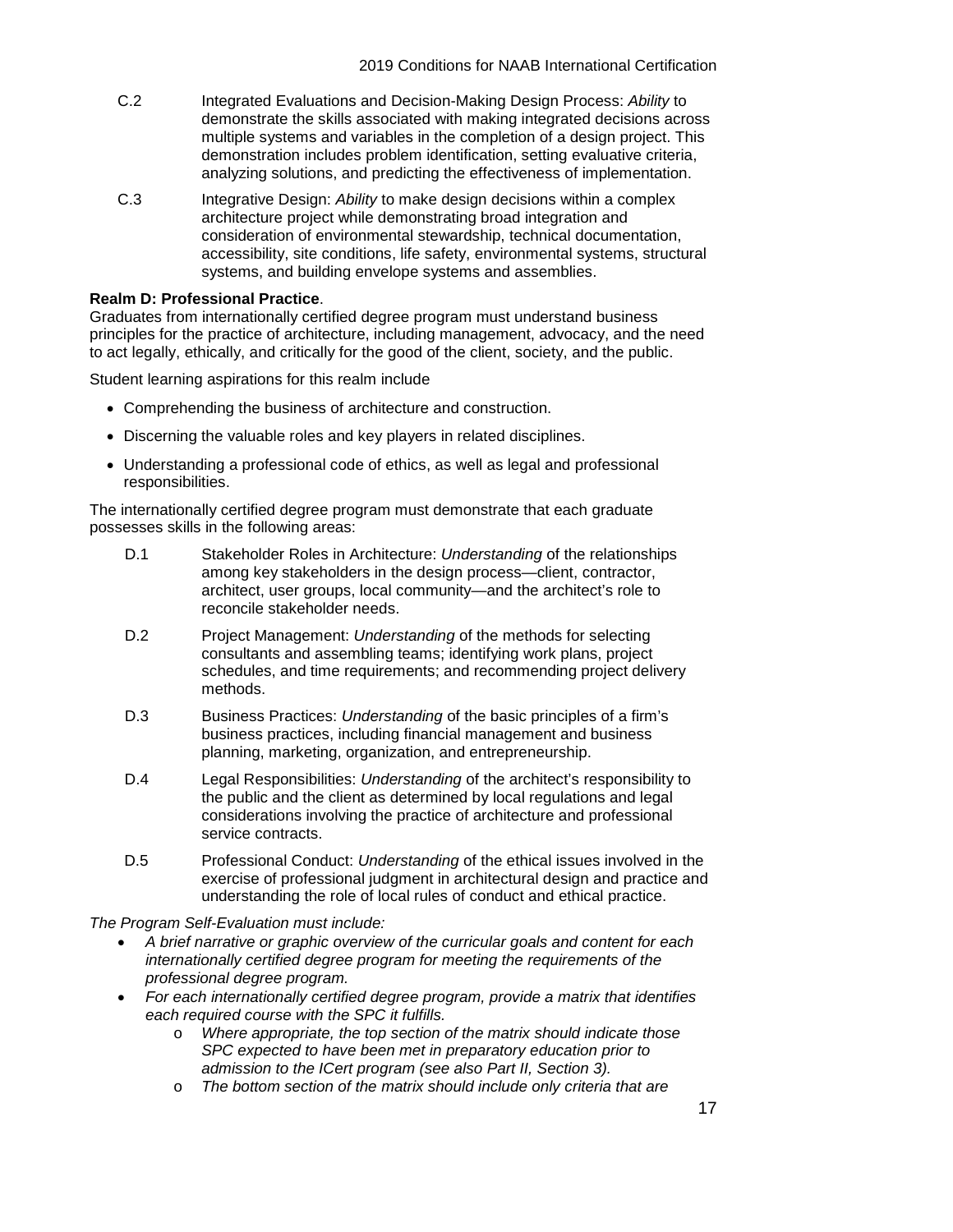## 2019 Conditions for NAAB International Certification

*demonstrated in the ICert degree program.*

o *In all cases, the program must highlight only the 1-2 cells on the matrix that point to the greatest evidence of student achievement. (For a sample matrix, see Appendix 5.) Do not include elective courses in the matrix.*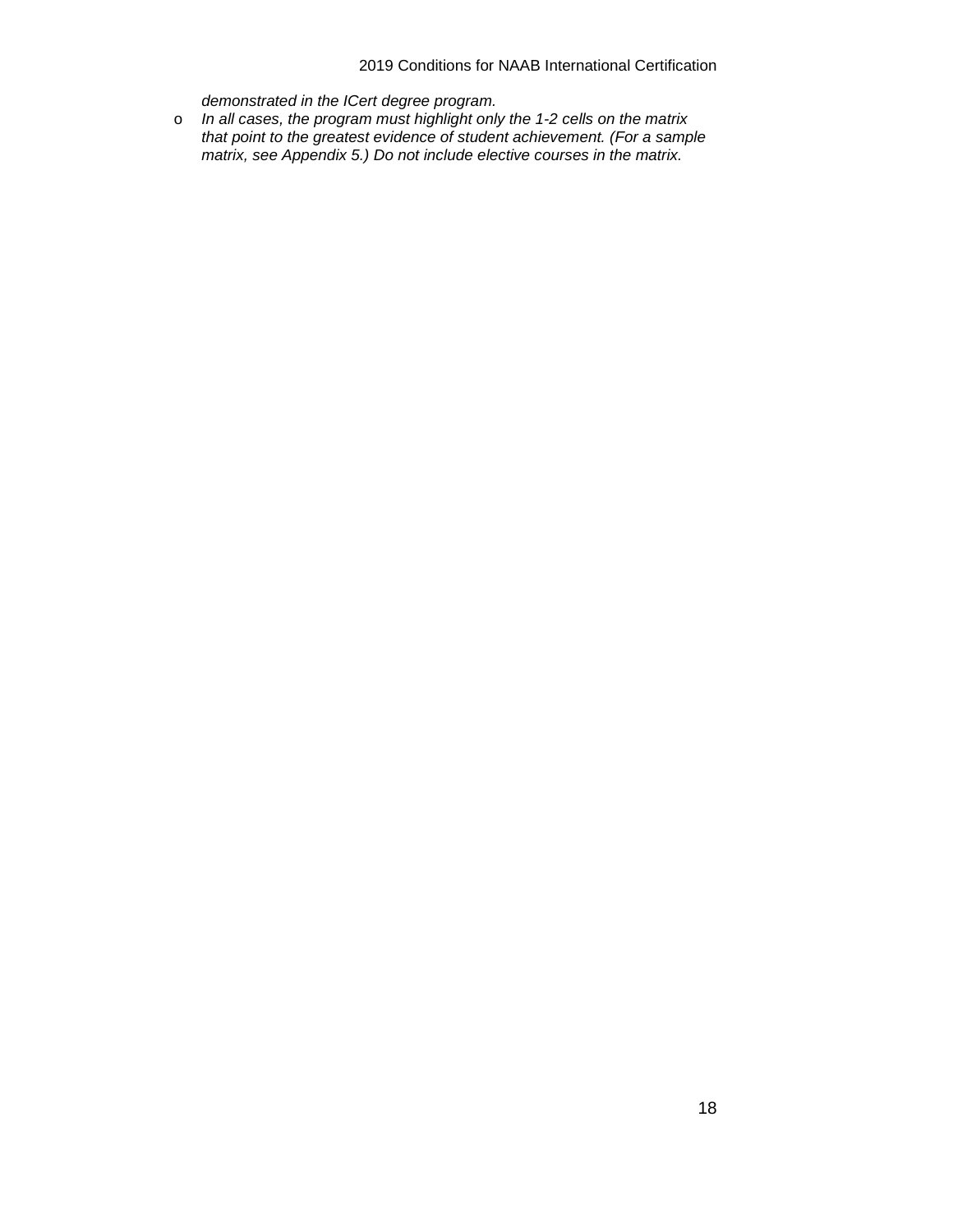#### **PART TWO (II): SECTION 2 – CURRICULAR FRAMEWORK**

**II.2.1 National Authorization and Institutional Quality Assurance**: The institution offering the internationally certified degree program must be or be part of an institution that has been duly authorized to offer higher education in the country in which it is located. Such authorization may come from a government ministry or other type of agency.

The institution must have explicit, written permission from all applicable national education authorities in that program's country or region.

At least one of the agencies granting permission must have a system of institutional quality assurance and review which the institution is subject to and which includes periodic evaluation.

*The* Program Self-Evaluation *must include a copy of the most recent letter, certificate, or charter from the ministry/agency regarding the institution's authorization.*

#### **II.2.2 Professional Degrees and Curriculum**:

For International Certification, the NAAB requires degree programs in architecture to demonstrate that the program is comparable in all significant aspects to a program offered by a U.S. institution. Further, the program must demonstrate that the degree awarded at the conclusion of this program of study entitles the graduate to practice architecture in his/her home country, subject to meeting any requirements for experience and/or examination. Substantially equivalent degree programs must include (or otherwise acknowledge) general studies, professional studies, and electives.

Curricular requirements are defined as follows:

• **General Studies**. A professional degree program must include general studies in the arts, humanities, and sciences, either as an admission requirement or as part of the curriculum. It must ensure that students have the prerequisite general studies to undertake professional studies. The curriculum leading to the architecture degree must include a course of study comparable to 1.5 years of study or 30% of the total number of credits for an undergraduate degree. These courses must be outside architectural studies either as general studies or as electives with content other than architecture.

If this education is acquired prior to university-level education, the program must describe the system for general studies education in the local context, and how it is substantially equivalent to the requirement stated above.

- **Professional Studies**. The core of a professional degree program consists of the required courses that satisfy the NAAB Student Performance Criteria (SPC). The professional degree program has the discretion to require additional courses including electives to address its mission or institutional context.
- **Electives**. A professional degree program must allow students to pursue their special interests. The curriculum must be flexible enough to allow students to complete minors or develop areas of concentration, inside or outside the program.

#### *The Program Self-Evaluation must include the following:*

- *Title(s) of the degree(s) offered or degree sequence*
- *For each degree program offered, an outline of the curriculum showing the distribution of general studies, required professional courses (including prerequisites), required courses, professional electives, and other electives*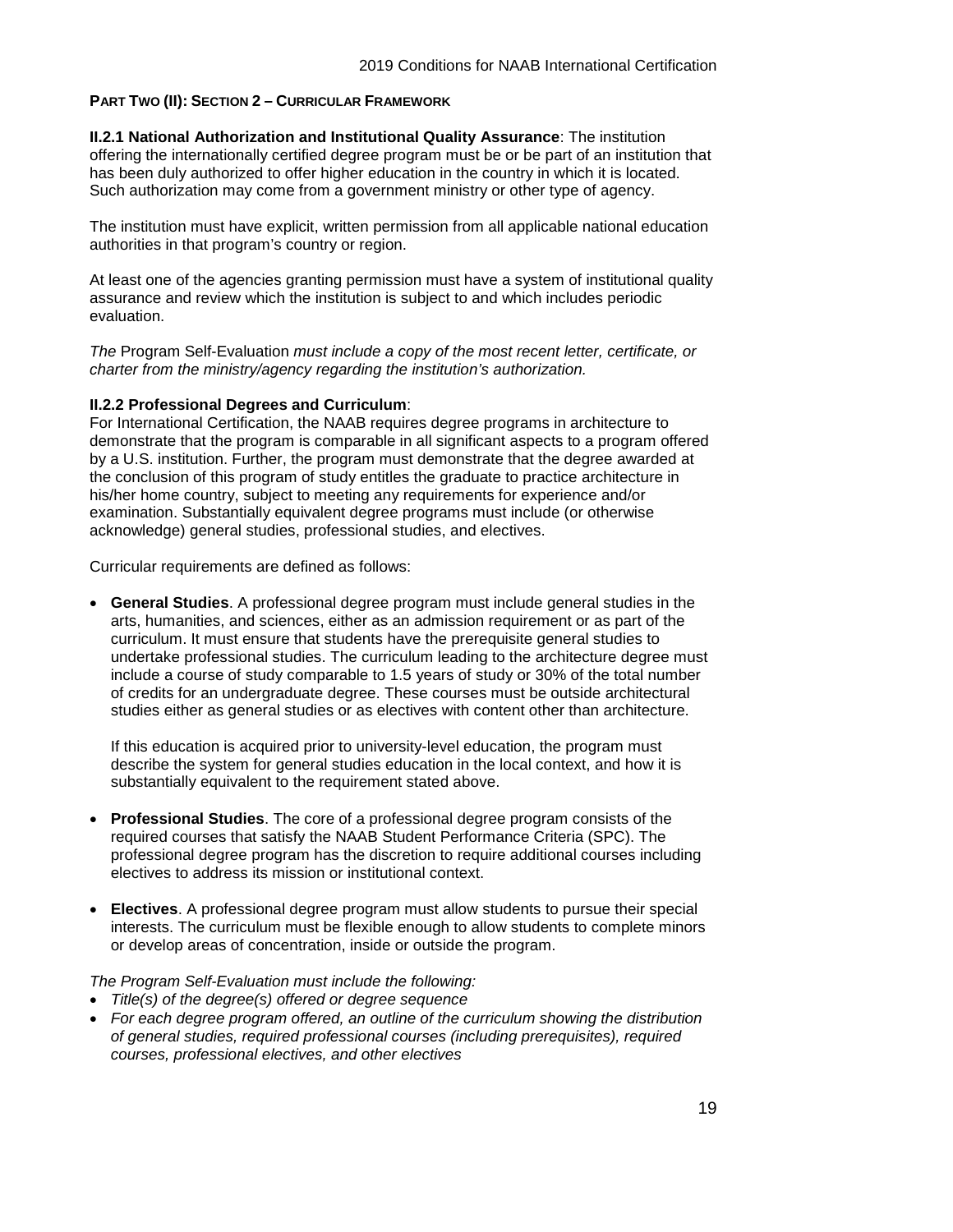- *For each degree offered, examples of the minors or concentrations students may elect to pursue*
- *A list of the minimum number of credit hours required for each semester or term, respectively*
- *A brief description of the method for determining credit hours and grades*
- *A list identifying the courses and their credit hours required for professional content and the courses and their credit hours or prerequisites required for general education for each ICert degree program offered*
- *A list of off-campus programs, description of facilities and resources, course requirements, and length of stay*

## **PART TWO (II): SECTION 3 – EVALUATION OF PREPARATORY EDUCATION**

The program must demonstrate that it has a thorough and equitable process for evaluating the preparatory or preprofessional education of individuals admitted to the ICert degree program.

- Programs must document their processes for evaluating a student's prior academic course work related to satisfying NAAB student performance criteria when a student is admitted to the professional degree program.
- In the event a program relies on the preparatory educational experience to ensure that admitted students have met certain SPC, the program must demonstrate it has established standards for ensuring these SPC are met and for determining whether any gaps exist.

## *The Program Self-Evaluation Report must include the following:*

- *A description of the process by which the preparatory education of students admitted to the ICert program is evaluated. This description should include the process for verifying general education credits, professional credits, and, where appropriate, the basis for granting "advanced standing." These are to be documented in a student's admissions and advising record (see also I.2.1).*
- *If applicable, SPC that are expected to have been met in preparatory or preprofessional education are to be documented in the top line of the SPC matrix (see Part II, Section 1).*

*[NOTE: A review of course titles and descriptions in and of itself is not considered sufficient for this activity.]* 

## **PART TWO (II): SECTION 4 – PUBLIC INFORMATION**

The NAAB expects programs to be transparent and accountable in the information provided to students, faculty, and the public. As a result, the following conditions require all ICert degree programs to make certain information publicly available online.

*The Program Self-Evaluation Report must include links to the URLs where the various required documents/text in this section can be found.*

## **II.4.1 Statement on International Certification Degrees**

In order to promote an understanding of the internationally certified degree by prospective students, parents, and the public, all schools offering the certified degree program or any candidacy program must include in catalogs and promotional media the *exact language* found in the NAAB *Conditions for International Certification*, Appendix 6.

## **II.4.2 Access to Conditions and Procedures for NAAB International Certification**

In order to assist parents, students, and others as they seek to develop an understanding of the body of knowledge and skills that constitute a professional education in architecture,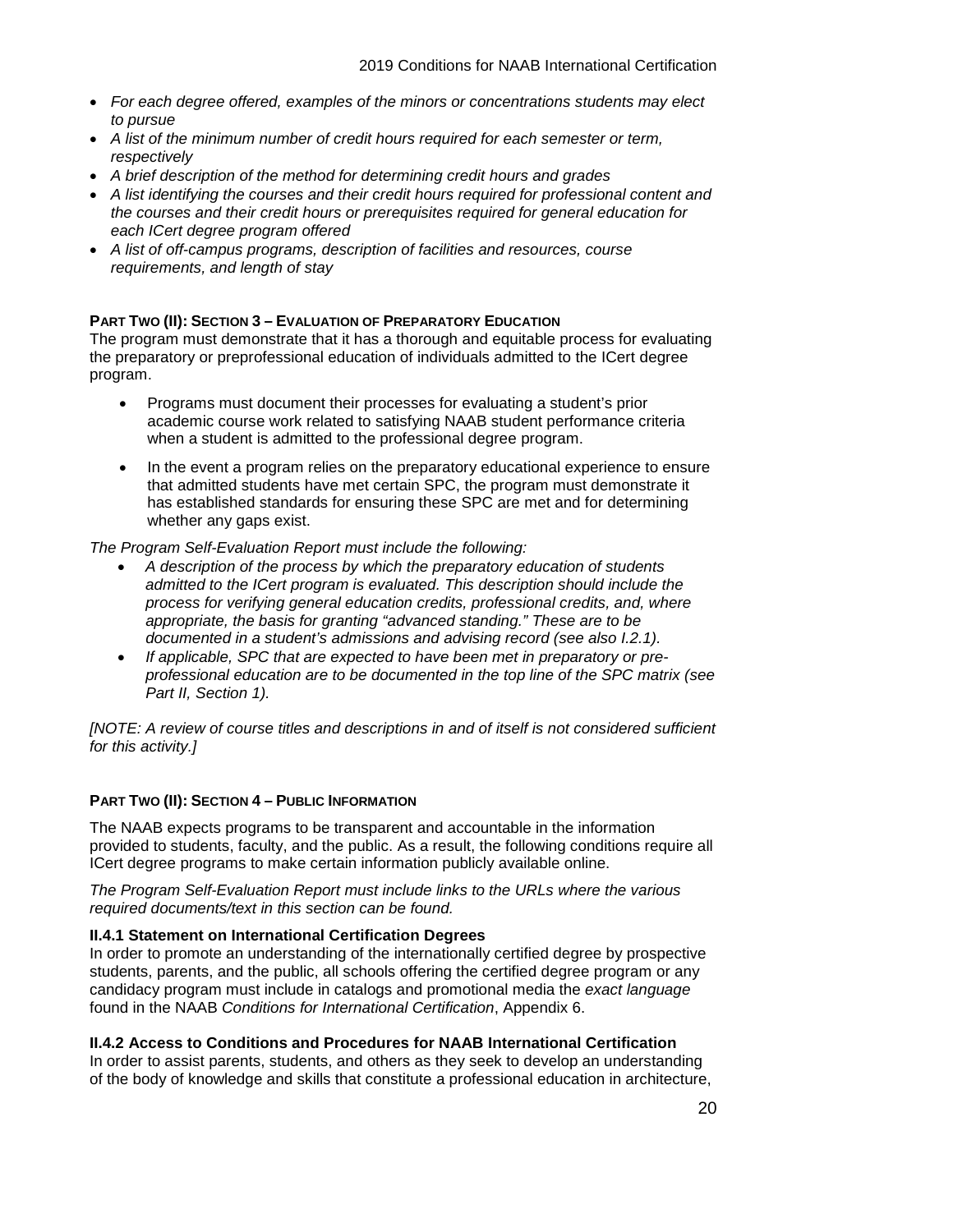the school must make the following documents available online and accessible by all students, parents, and faculty:

*2019 NAAB Conditions for International Certification Procedures for NAAB International Certification (edition currently in effect)* 

# **II.4.3 Access to Career Development Information**

In order to assist students, parents, and others as they seek to develop an understanding of the larger context for architecture education and the career pathways available to graduates of internationally certified degree programs, the program must make appropriate resources related to a career in architecture available to all students, parents, staff, and faculty.

## **II.4.4 Public Access to Program Self-Evaluation Reports and Visiting Team Reports**

In order to promote transparency in the process of International Certification in architecture education, the program is required to make the following documents available to the public:

- The final decision letter from the NAAB
- The most recent Program Self-Evaluation*[3](#page-23-0)*
- The final edition of the most recent Visiting Team Report, including attachments and addenda

These documents must be housed together and accessible to all. Programs are required to make these documents available electronically from their websites.

# **II.4.5. Admissions and Advising**

The program must publicly document all policies and procedures that govern how applicants to the program reviewed for International Certification are evaluated for admission. These procedures must include first-time, first-year students as well as transfers within and from outside the institution.

This documentation must include the following:

- Application forms and instructions
- Admissions requirements, admissions decisions procedures, including policies and processes for evaluation of transcripts and portfolios (where required), and decisions regarding remediation and advanced standing
- Forms and a description of the process for the evaluation of degree content
- Requirements and forms for applying for financial aid and scholarships
- Students' social equity initiatives

 $\overline{a}$ 

<span id="page-23-0"></span><sup>&</sup>lt;sup>3</sup> This is understood to be the Program Self-Evaluation Report from the previous visit (if applicable), not the Program Self-Evaluation for the visit currently in process.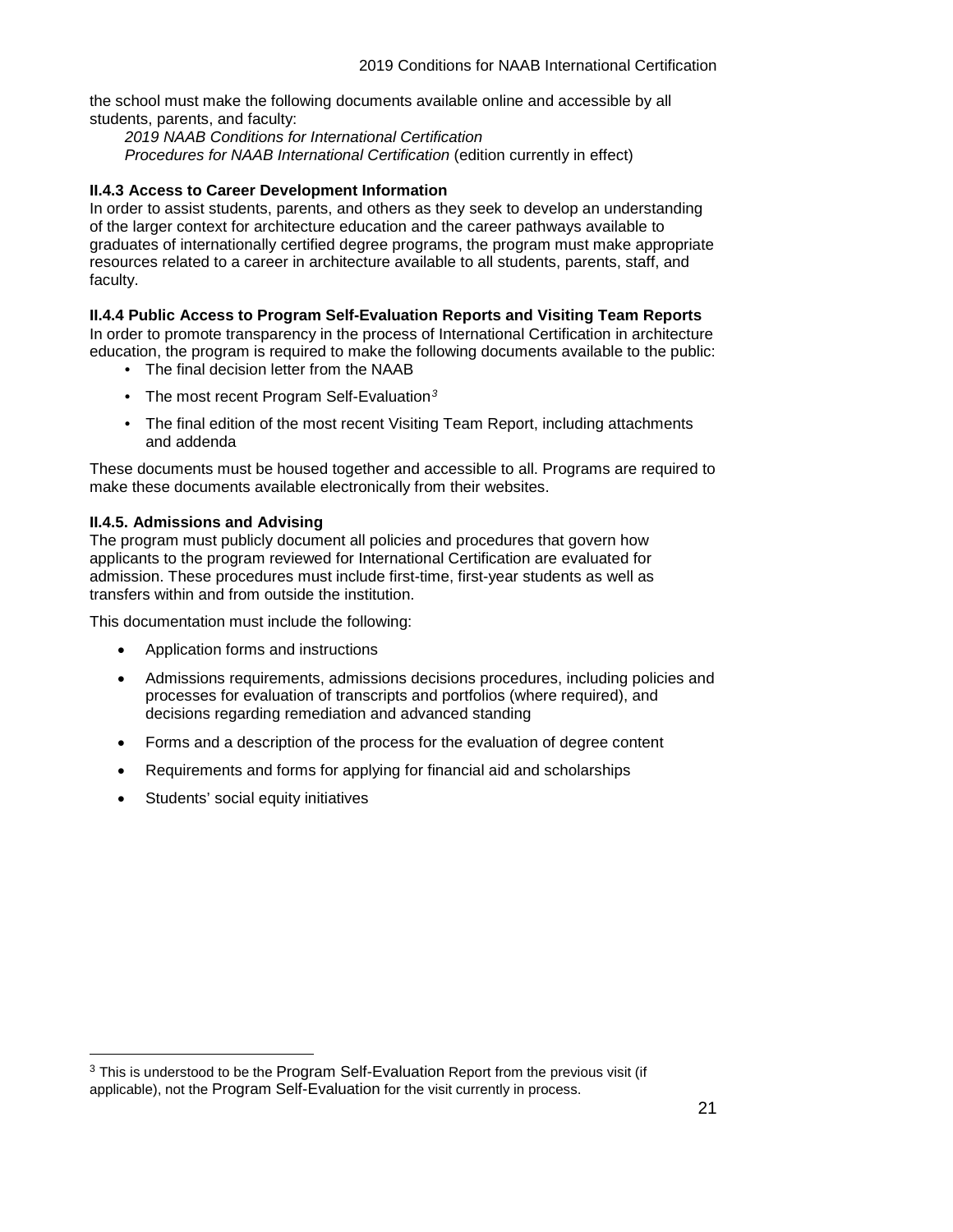# **APPENDICES**

- Appendix 1 Template for Course Descriptions<br>Appendix 2 Template for Faculty Résumés
- Appendix 2 Template for Faculty Résumés<br>Appendix 3 Sample Matrix for Faculty Crede
- Appendix 3 Sample Matrix for Faculty Credentials<br>Appendix 4 Documents to Be Available in the Tear
- Appendix 4 Documents to Be Available in the Team Room<br>Appendix 5 Sample SPC Matrix
- Appendix 5 Sample SPC Matrix<br>Appendix 6 Statement on Degree
- Statement on Degrees Awarded International Certification: Required text for catalogs, websites, and promotional material
- Appendix 7 History of the National Architectural Accrediting Board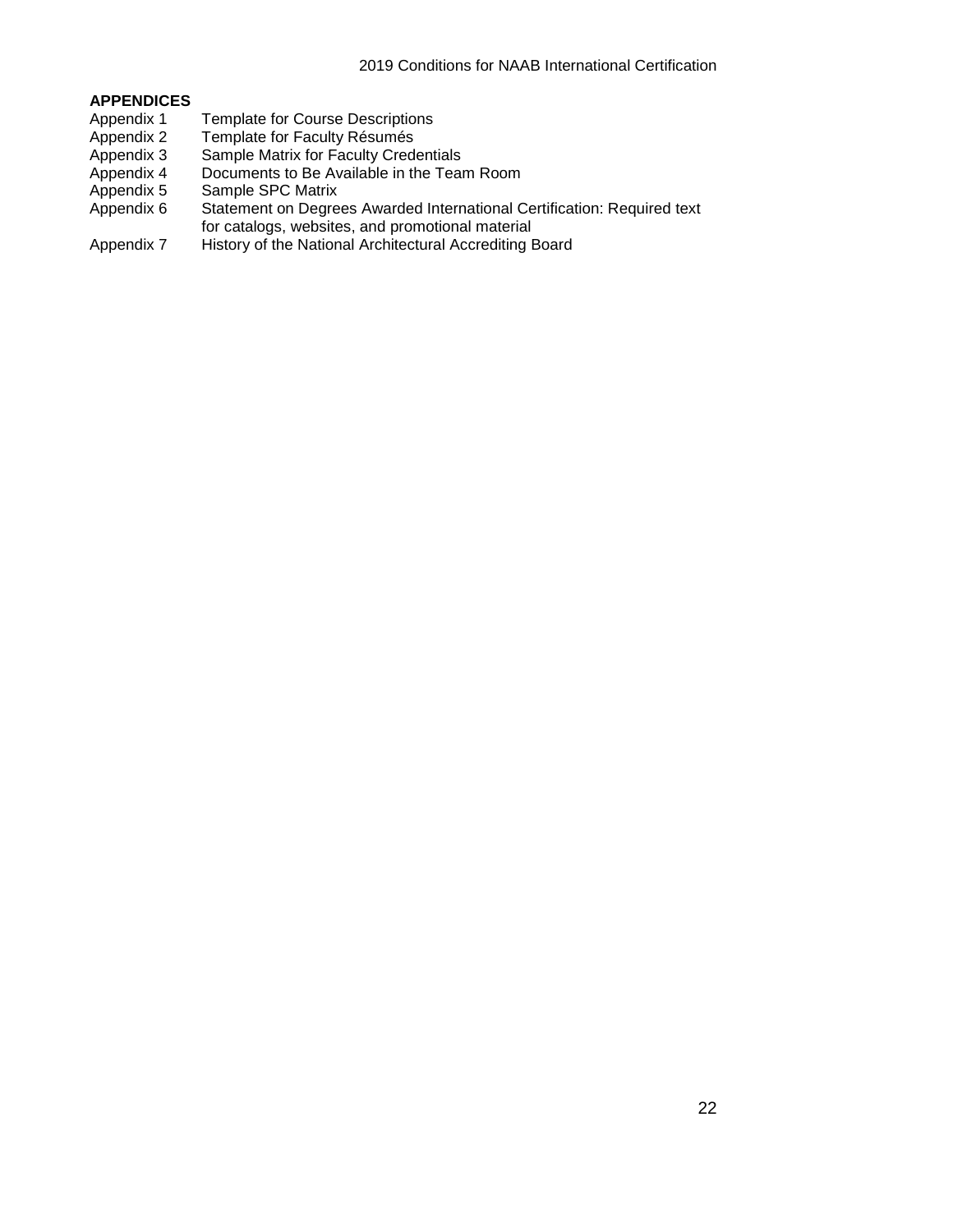# **Appendix 1: Template for Course Descriptions** *[limit 1 page per course]*

## **Number & Title of Course (total credits awarded):**

ARC 101, Principles of Design, 3 credits

# **Course Description (limit 25 words):**

Lorem ipsum dolor sit amet, consectetur adipisicing elit, sed do eiusmod tempor incididunt ut labore et dolore magna aliqua. Ut enim ad minim veniam, quis nostrud exercitation ullamco laboris nisi ut aliquip ex ea commodo consequat.

# **Course Goals & Objectives (list):**

- Students will explore all forms of visual communication from freehand drawing through building information modeling software.
- Students will learn presentation skills to be used throughout their academic careers.

# **Student Performance Criterion addressed (list number and title):**

A.1. Communication Skills A.3. Visual Communication Skills

**Topical Outline (include percentage of time in course spent in each subject area):** Drawing and other representational techniques (60%)

Presentation skills (40%)

# **Prerequisites:**

None

**Textbooks/Learning Resources:** Gardner, Howard. *Frames of Mind* (Basic Books, 1983, 2004)

# **Offered (semester and year):**

Fall only; annually

# **Faculty assigned (list all faculty assigned during the two academic years prior to the**

**visit):** John Doe (adjunct) Andrew Smith (F/T)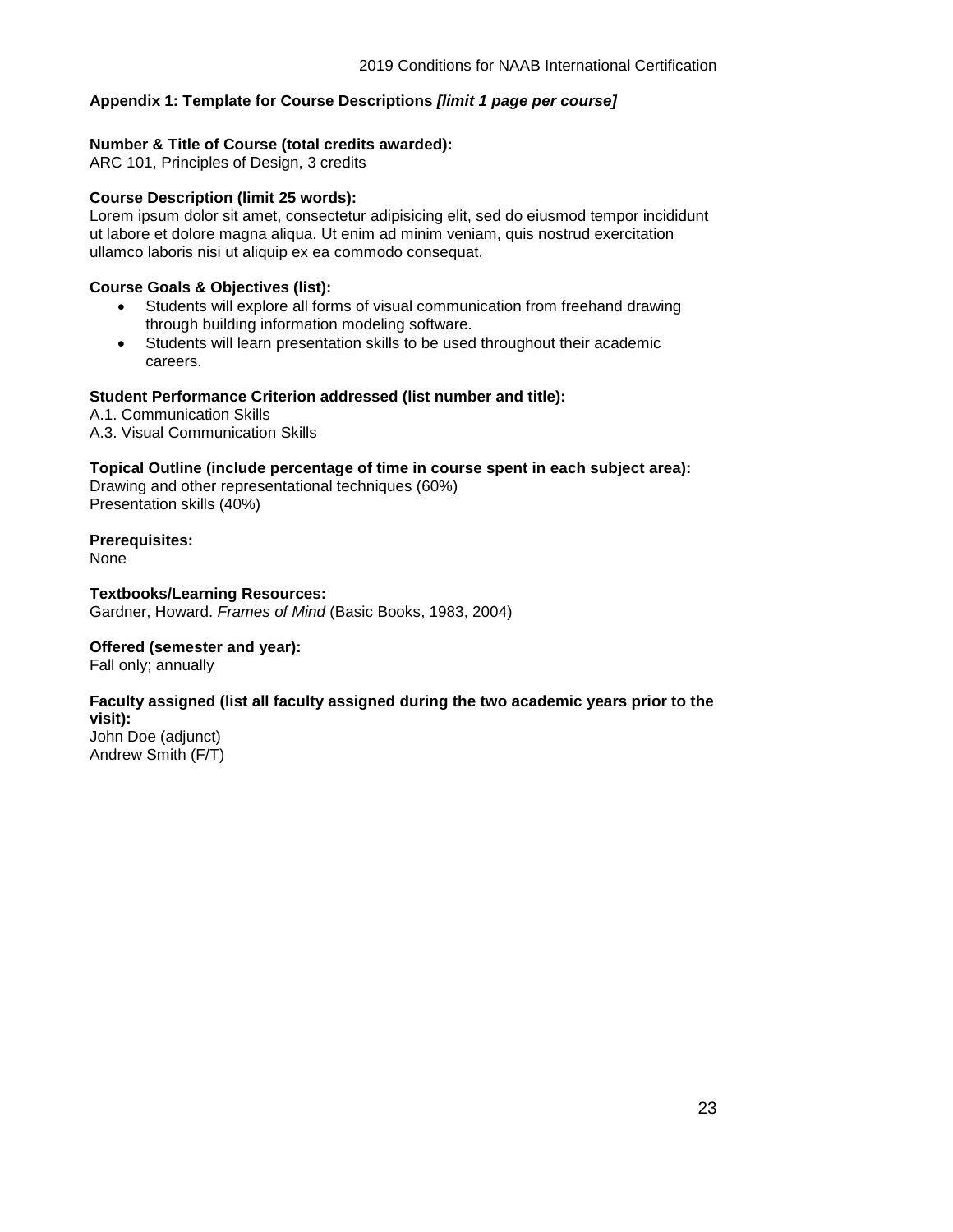# Appendix 2 **–** Template for Faculty Résumés *[limit one page per faculty member]*

**Name:** John Doe

# **Courses Taught (two academic years before current visit):**

ARC 101 Principles of Design ARC 102 Principles of Practice ARC 210 History of Architecture – Western Hemisphere ARC 211 History of Architecture – Eastern Hemisphere ARC 433 Design Studio III – Historic Structures ARC 434 Design Studio IV – Affordable Housing

# **Educational Credentials**

B.Arch., XYZ University, 1988 M.S. E.D., University of ABC, 1992

# **Teaching Experience**

Assistant Professor, Name of University, 1993–1998 Associate Professor, Name of University, 1998–2005 Professor, Name of University, 2006–present

# **Professional Experience**

Intern, Name of Architecture Firm or Other Business/Government Entity, Madrid, 1988– 1991 Project Architect, Gensler, Dubai, UAE, 1992–present

# **Licenses/Registration (as appropriate)**

XXX

# **Selected Publications and Recent Research**

*Effect of Newton's Third Law of Thermodynamics on Straw, Twigs, and Brick: A study of three clients* (John Wiley, 2008)

## **Professional Memberships**

Royal Institute of British Architects Association of Collegiate Schools of Architecture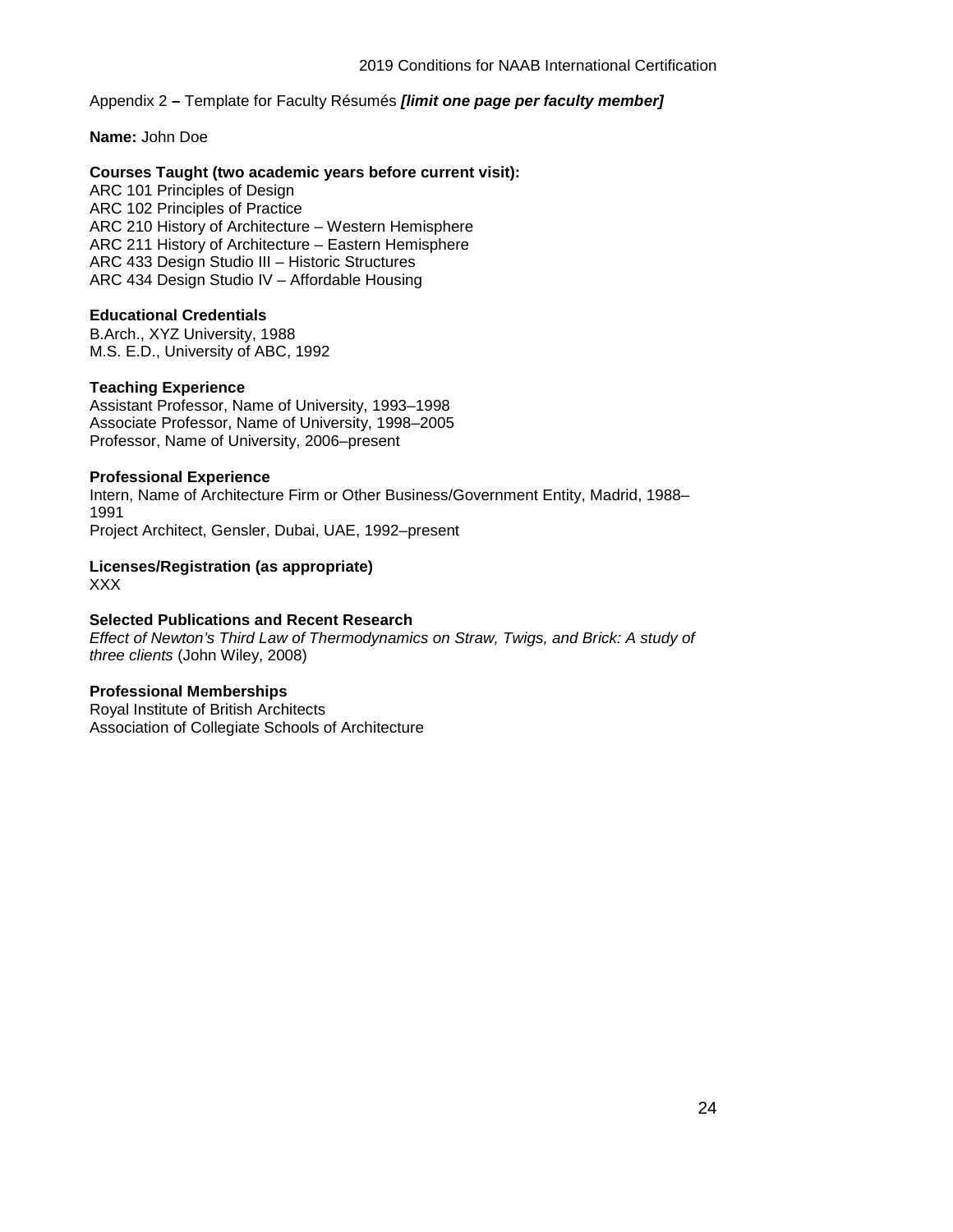# **Appendix 3: Sample Matrix for Faculty Credentials Term/Semester (e.g., Fall 2020)**

| <b>Faculty</b><br>member<br>(alpha order) | Summary of<br>expertise, recent<br>research, or<br>experience (limit 25<br>words)                                                                | <b>ARC 101</b> | <b>ARC 202</b> | <b>ARC 210</b> | <b>ARC 211</b> | <b>ARC 301</b> | <b>ARC 400</b> | <b>ARC 509</b> |
|-------------------------------------------|--------------------------------------------------------------------------------------------------------------------------------------------------|----------------|----------------|----------------|----------------|----------------|----------------|----------------|
| John Doe                                  | Designs affordable<br>housing for Chicago<br>Habitat for Humanity;<br>M.S. thesis on adaptive<br>use of historic<br>structures in urban<br>core. | x              |                | X              |                |                |                |                |
| Andrew Smith                              | Recent research on<br>Meso-American<br>structures and building<br>materials.                                                                     |                |                | X              | x              |                | X              | x              |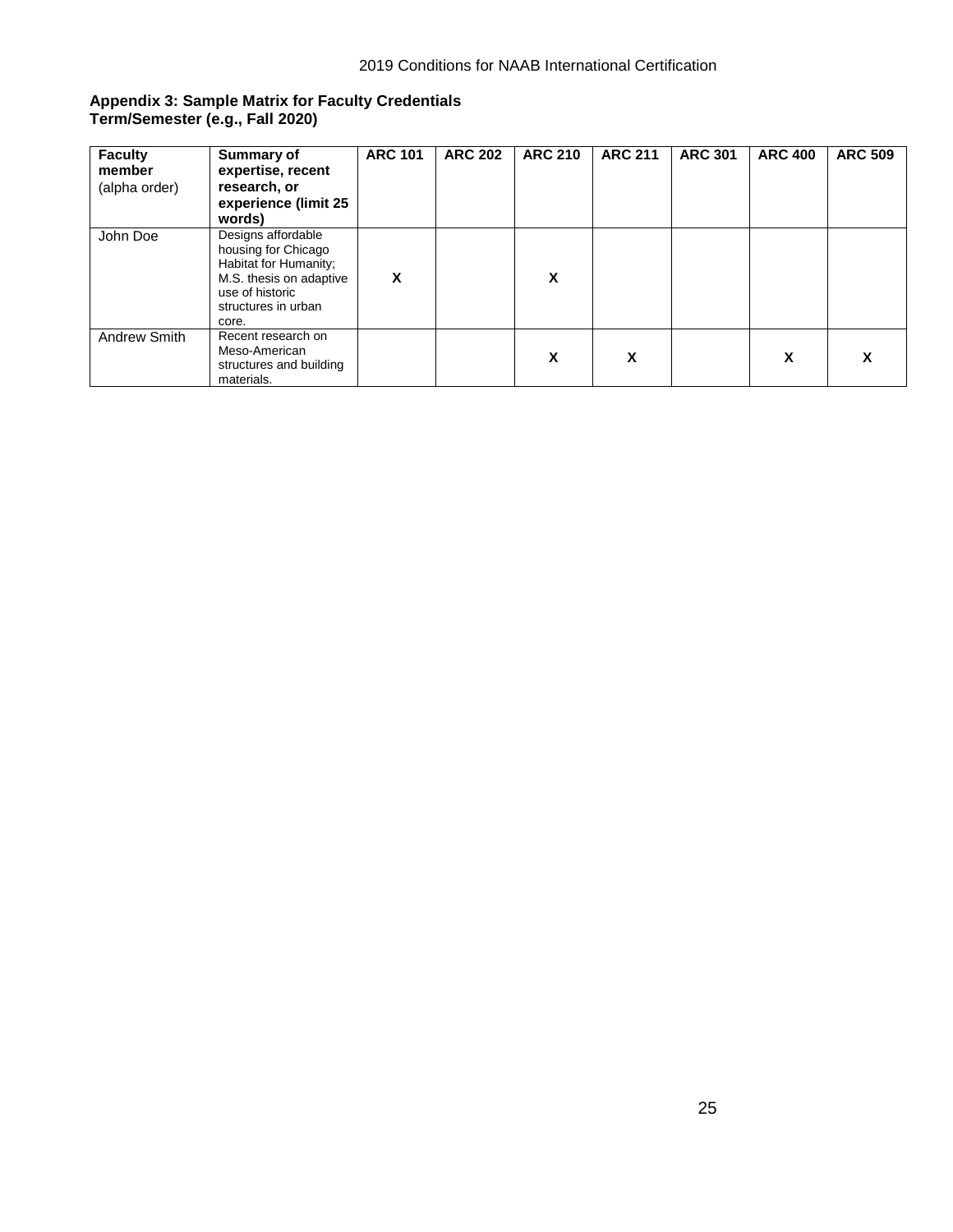# **Appendix** 4**: Documents to Be Available in the Team Room**

The following documents must be included in Part I of the Program Self-Evaluation and also be available in the team room. The documents must be provided in English.

- Learning Culture
- Self-Assessment Policies and Objectives
- Personnel Policies including:
	- o Position descriptions for all faculty and staff
	- o Rank, Tenure, and Promotion
	- o Reappointment
	- o Social Equity
	- o Faculty Development, including but not limited to research, scholarship, creative activity, or sabbatical
- Admissions requirements
- Advising policies, including policies for evaluation of students admitted from preparatory programs where SPC are expected to have been met in educational experiences in non-ICert programs
- Policies on use and integration of digital media in architecture curriculum
- Policies on academic integrity for students (e.g., cheating and plagiarism)
- Policies on library and information resources collection development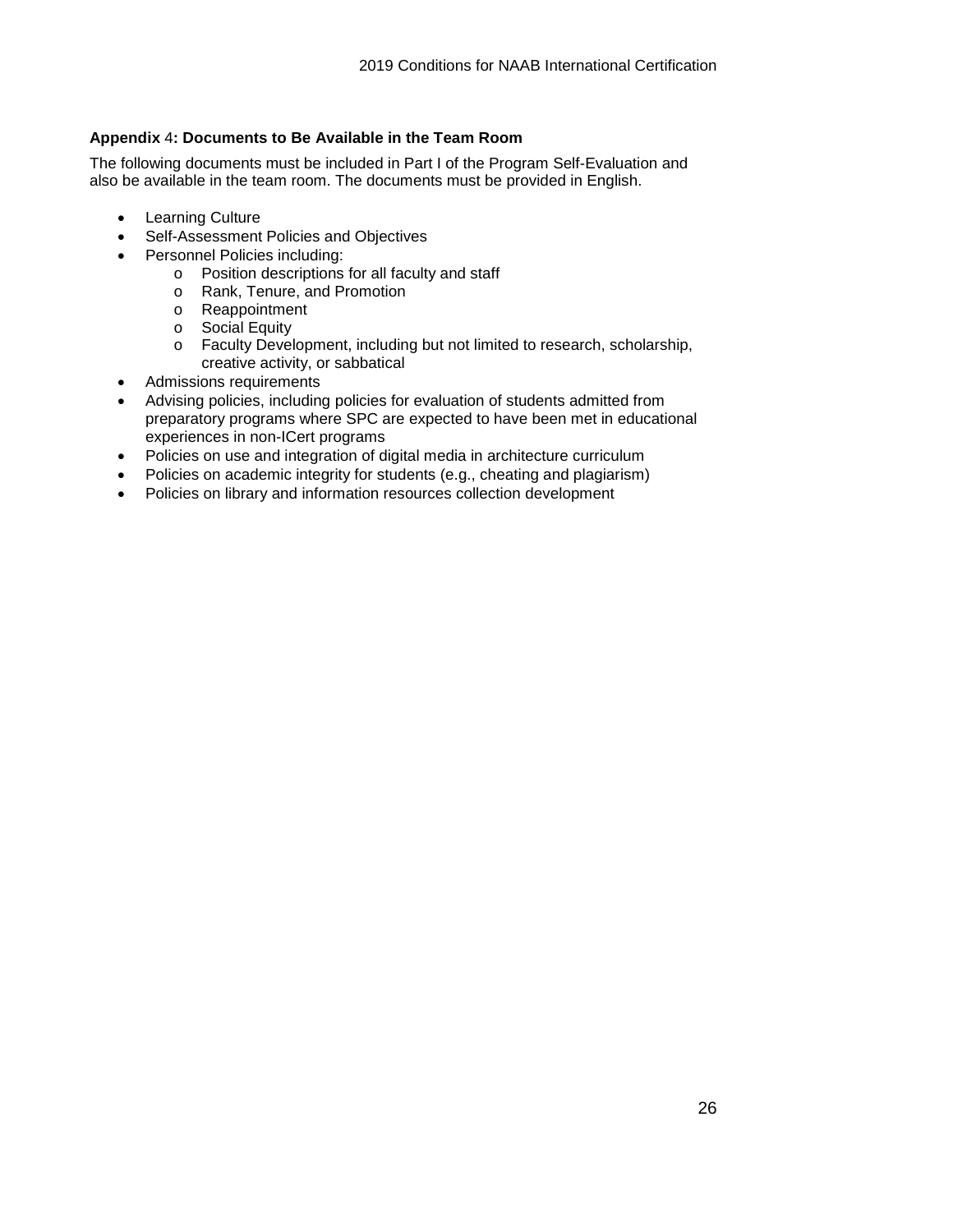# **Appendix 5: Sample SPC Matrix**

An SPC matrix must be completed for each internationally certified degree program. The matrix will show how each course offered in the professional degree program meets the the requirements of the professional degree program.

- Where appropriate, the top section of the matrix should indicate those SPC expected to have been met in preparatory education prior to admission to the internationally certified program (see also Part II, Section 3).
- The bottom section of the matrix should include only criteria that are demonstrated in the internationally certified degree program.

In all cases, the program must highlight only the 1-2 cells on the matrix that point to the greatest evidence of student achievement.

NOTE: Do not include elective courses in the matrix.

|                               |                                                                                           |  |  |  |  |  |  |  |  |                |  |                |  |  |  |  |  | A.1   A.2   A.3   A.4   A.5   A.6   A.7   A.8   A.9   A.10   B.1   B.2   B.3   B.4   B.5   B.6   B.7   B.8   B.9   B.10   B.11   B.12   C.1   C.2 |  |  |  | $C.3$ $C.4$ | C.5 | C.6 | C.7 | C.8 | $\mid$ C.9 |
|-------------------------------|-------------------------------------------------------------------------------------------|--|--|--|--|--|--|--|--|----------------|--|----------------|--|--|--|--|--|---------------------------------------------------------------------------------------------------------------------------------------------------|--|--|--|-------------|-----|-----|-----|-----|------------|
|                               | SPC expected to have been met in preparatory or pre-professional education, if applicable |  |  |  |  |  |  |  |  |                |  |                |  |  |  |  |  |                                                                                                                                                   |  |  |  |             |     |     |     |     |            |
| <b>Realm A</b>                |                                                                                           |  |  |  |  |  |  |  |  | <b>Realm B</b> |  |                |  |  |  |  |  | <b>Realm C</b>                                                                                                                                    |  |  |  |             |     |     |     |     |            |
|                               |                                                                                           |  |  |  |  |  |  |  |  |                |  |                |  |  |  |  |  |                                                                                                                                                   |  |  |  |             |     |     |     |     |            |
| SPC met in NAAB ICert program |                                                                                           |  |  |  |  |  |  |  |  |                |  |                |  |  |  |  |  |                                                                                                                                                   |  |  |  |             |     |     |     |     |            |
|                               | <b>Realm A</b><br><b>Realm B</b>                                                          |  |  |  |  |  |  |  |  |                |  | <b>Realm C</b> |  |  |  |  |  |                                                                                                                                                   |  |  |  |             |     |     |     |     |            |
| ARC                           |                                                                                           |  |  |  |  |  |  |  |  |                |  |                |  |  |  |  |  |                                                                                                                                                   |  |  |  |             |     |     |     |     |            |
| 211                           |                                                                                           |  |  |  |  |  |  |  |  |                |  |                |  |  |  |  |  |                                                                                                                                                   |  |  |  |             |     |     |     |     |            |
| <b>ARC</b>                    |                                                                                           |  |  |  |  |  |  |  |  |                |  |                |  |  |  |  |  |                                                                                                                                                   |  |  |  |             |     |     |     |     |            |
| 311                           |                                                                                           |  |  |  |  |  |  |  |  |                |  |                |  |  |  |  |  |                                                                                                                                                   |  |  |  |             |     |     |     |     |            |
| <b>ARC</b>                    |                                                                                           |  |  |  |  |  |  |  |  |                |  |                |  |  |  |  |  |                                                                                                                                                   |  |  |  |             |     |     |     |     |            |
| 334                           |                                                                                           |  |  |  |  |  |  |  |  |                |  |                |  |  |  |  |  |                                                                                                                                                   |  |  |  |             |     |     |     |     |            |
| <b>ARC</b>                    |                                                                                           |  |  |  |  |  |  |  |  |                |  |                |  |  |  |  |  |                                                                                                                                                   |  |  |  |             |     |     |     |     |            |
| 411                           |                                                                                           |  |  |  |  |  |  |  |  |                |  |                |  |  |  |  |  |                                                                                                                                                   |  |  |  |             |     |     |     |     |            |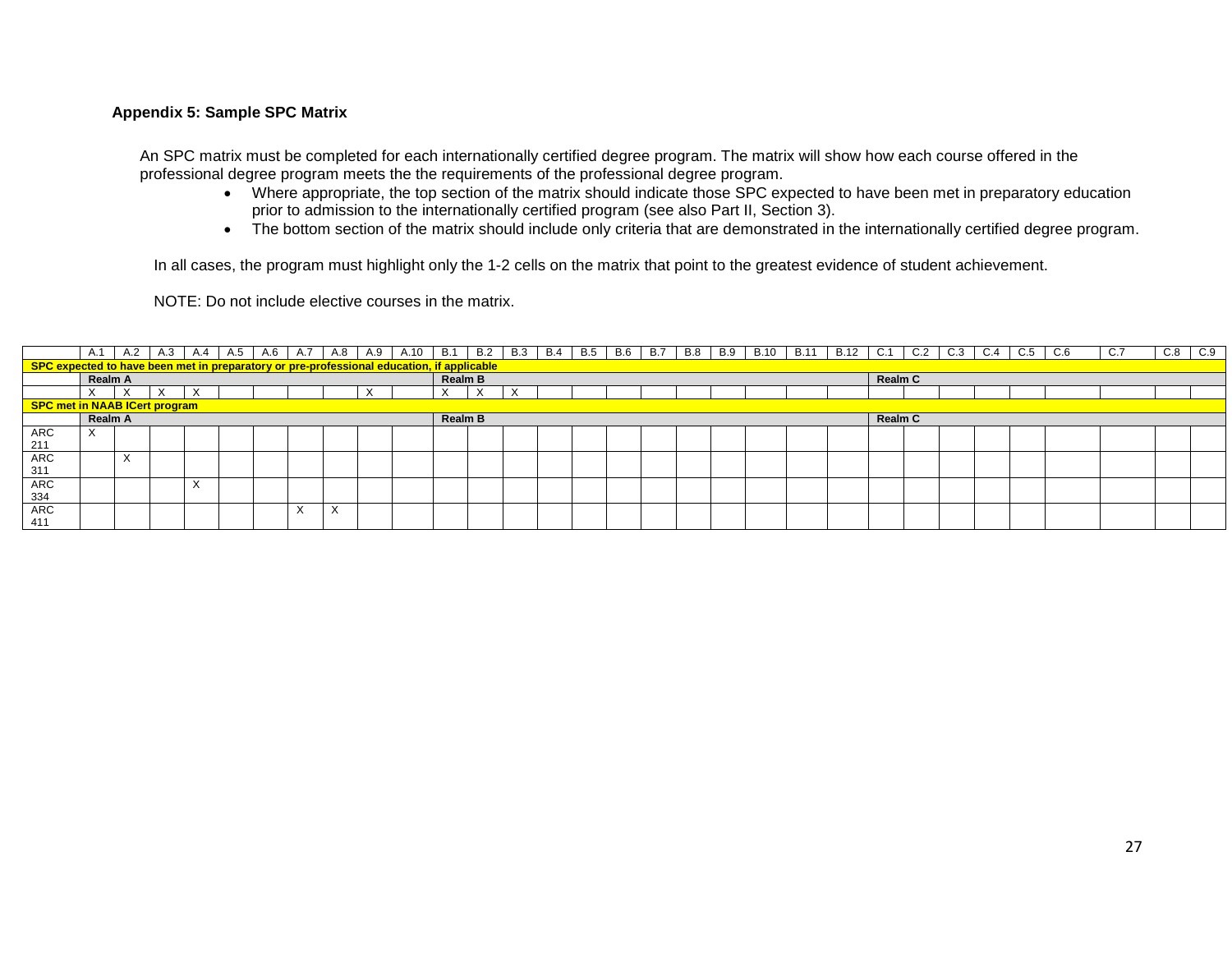# **Appendix 6: Statement on Internationally Certified Degrees: Required Text for Catalogs, Websites, and Other Promotional Materials**

The following statement must be included, in its entirety, in the catalogs, websites, and promotional materials of all programs that have been designated as "NAAB International Certification."

The term "International Certification" identifies a program as comparable in educational outcomes in all significant aspects to a program accredited by the NAAB in the United States and indicates that it provides an educational experience meeting acceptable standards, even though such program may differ in format or method of delivery. The designation is valid for six years beginning 1 January of the year in which the final visit (Visit 3) took place. In order to maintain the designation, the program must be visited again in the sixth year of the designation.

Schools with programs identified as holding NAAB International Certification are not formally "accredited" as that term is used with reference to programs in the United States and may not refer to their programs as "accredited" by the NAAB. However, students who graduate from internationally certified programs are able to apply for individualized review of their credentials on an expedited basis for purposes of the Educational Evaluation Services for Architects program administered by the NAAB on behalf of the National Council of Architectural Registration Boards.

*[Name of university, name of academic unit*] has received the International Certification designation from the National Architectural Accrediting Board for the following professional degree program or sequence:

*[Name of degree] [Year International Certification designation was awarded*]

# *SAMPLE*:

XYZ University, College of Art and Design, Department of Architecture, has received the International Certification designation for the following degree program:

# *Bachelor of Science in Architecture – 2020*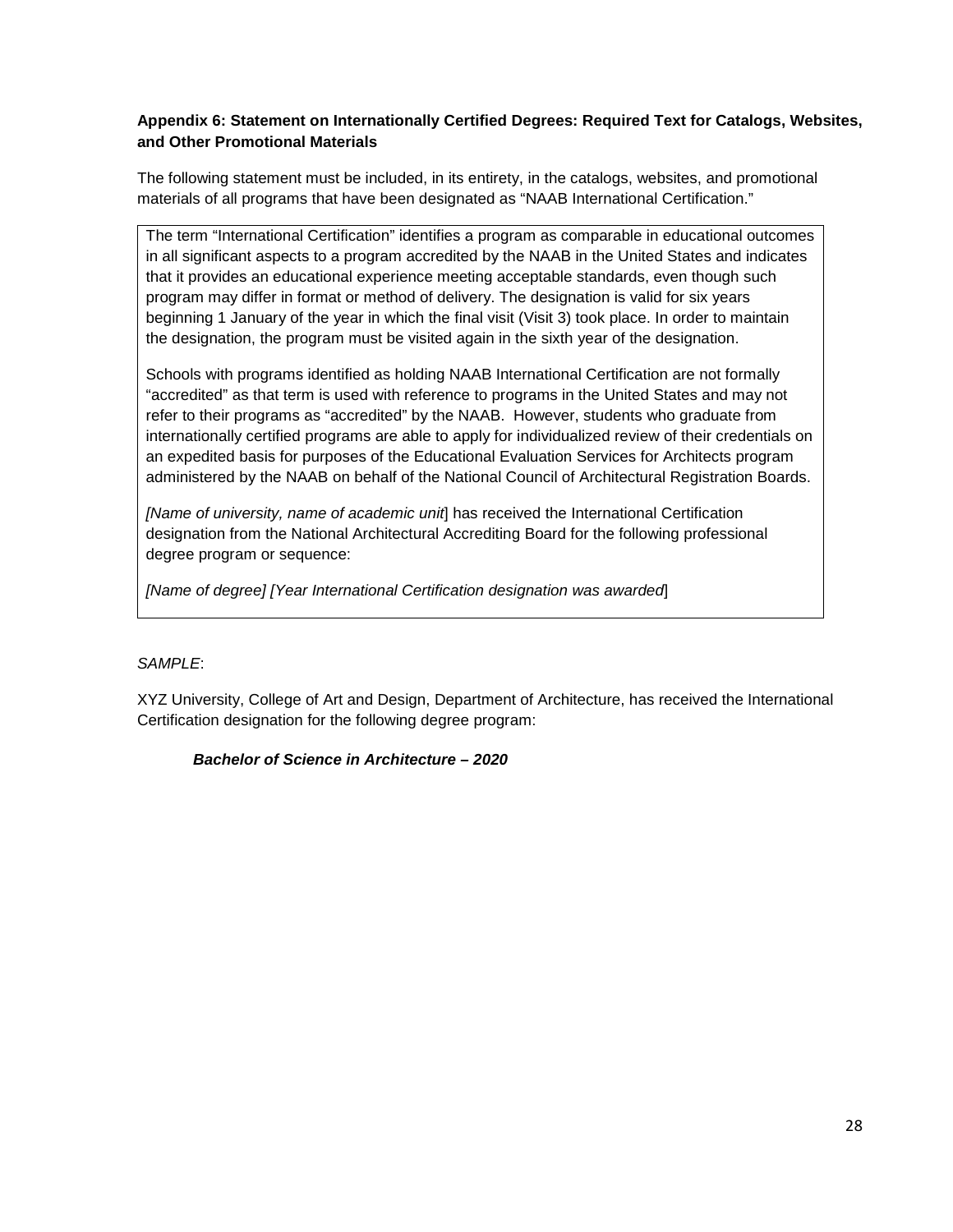# **Appendix 7: History of the National Architectural Accrediting Board**

# **History of Accreditation in Architecture Education**

The first step leading to architectural accreditation was taken in Illinois where the first legislation regulating the practice of architecture was enacted in 1897. Following that enactment, in 1898 the Illinois Board of Examiners and Regulators of Architects gave its first examination. By 1902 they had established a rule restricting the examination to graduates of the state's approved 4-year architecture curriculum. In 1903, the board expanded this policy to include graduates from Cornell, Columbia, and Harvard universities, the Massachusetts Institute of Technology, and the University of Pennsylvania. That action demonstrated the need for national standards of architectural education.

The first attempt to establish national standards came with the founding of the Association of Collegiate Schools of Architecture (ACSA) in 1912 and its adoption two years later of "standard minima," which schools were required to meet to gain ACSA membership. While these standard minima were in place, ACSA membership was equivalent to accreditation.

In 1932, the ACSA abandoned the standard minima, causing an 8-year hiatus in the profession's national system of professional architecture education—a hiatus brought to an end when the ACSA, The American Institute of Architects (AIA), and National Council of Architectural Registration Boards (NCARB) established the NAAB and gave it authority to accredit schools of architecture nationally. The founding agreement of 1940 also announced the intention to create an integrated system of architectural education that would allow schools with varying resources and circumstances to develop according to their particular needs.

In 1972, the membership of the NAAB Board of Directors was expanded to include one student representative nominated by "the Association of Student Chapters/AIA<sup>[4"](#page-31-0)</sup> and one graduate student nominated by schools accredited by the NAAB. In 1999, this representation was further refined to be two individuals nominated by the American Institute of Architecture Students.

The foundation of the model for accreditation in architecture education that many know today was first outlined in an inter-collateral report, *The Restructuring of the NAAB*, which was completed in 1975. In that report, the collateral organizations identified two overarching goals for the NAAB:

- Advancement of all phases of architecture education, with a view toward the promotion of public welfare.
- Provide guidance, encourage improvement and innovation in the architecture system process, program experience, and product with a view toward serving the public interest and meeting societal needs.

The report also identified three objectives for the accreditation process:

l

- To hold a school accountable to its own stated objectives to the student, the profession, the institution, and the public community.
- To improve educational programs in schools of architecture by continuing a systematic review and assessment of education programs and resources through the selfevaluation process.
- To identify to prospective students, the public community, the profession, educational institutions, governmental agencies and state registration boards and to grant public

<span id="page-31-0"></span><sup>4</sup> The Association of Students Chapters/AIA was later renamed The American Institute of Architecture Students (AIAS).